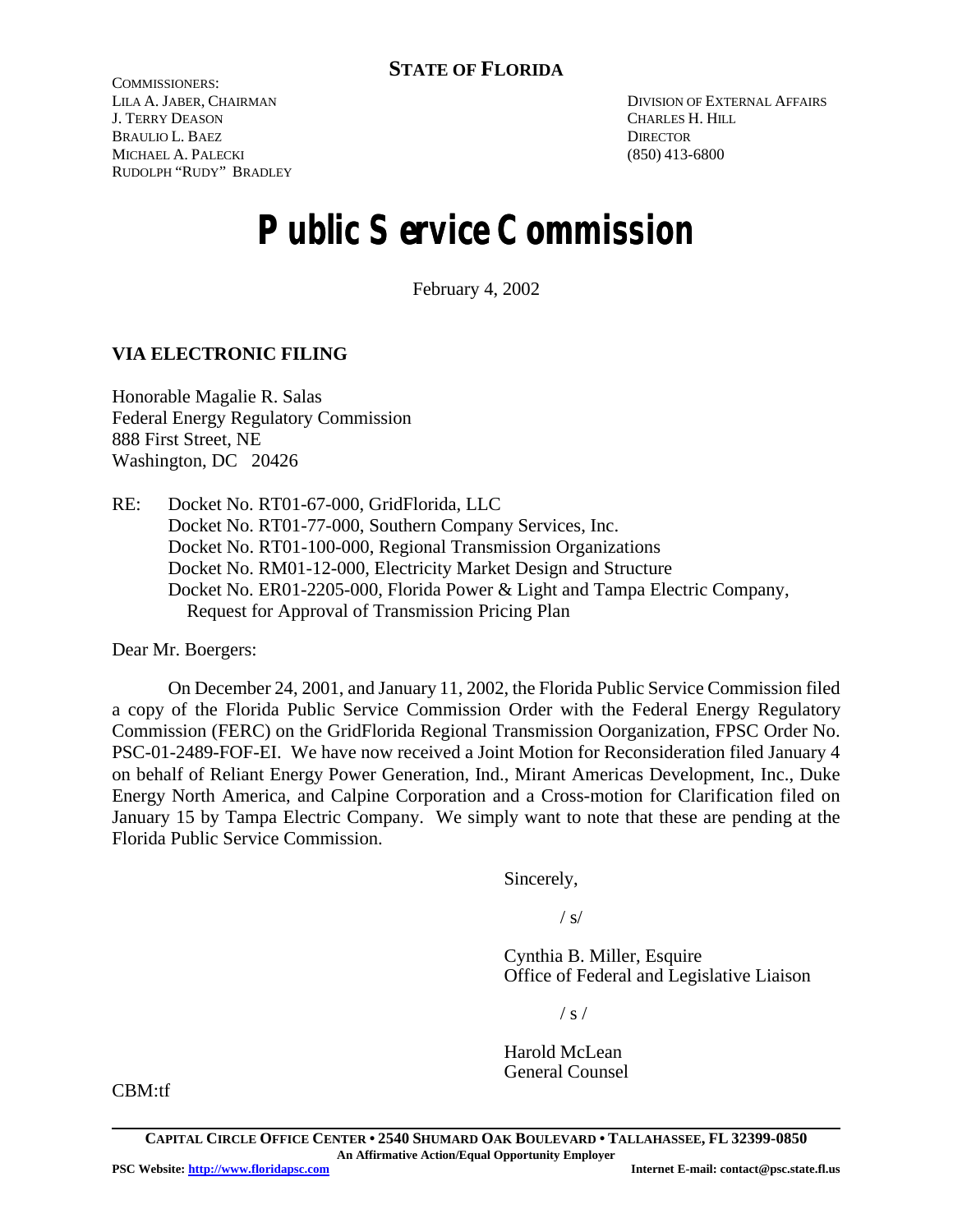# **UNITED STATES OF AMERICA FEDERAL ENERGY REGULATORY COMMISSION**

| GridFlorida, LLC                                                                                             | Docket No. RT01-67-000   |
|--------------------------------------------------------------------------------------------------------------|--------------------------|
| Southern Company Services, Inc.                                                                              | Docket No. RT01-77-000   |
| <b>Regional Transmission Organizations</b>                                                                   | Docket No. RT01-100-000  |
| <b>Electricity Market Design and Structure</b>                                                               | Docket No. RM01-12-000   |
| Florida Power & Light, Tampa Electric<br>Company Request for Approval of<br><b>Transmission Pricing Plan</b> | Docket No. ER01-2205-000 |

# **CERTIFICATE OF SERVICE**

I HEREBY CERTIFY that the foregoing supplemental filing of the Florida Public Service

Commission will be sent today by U.S. Mail to all parties on the attached service list.

 $/ s /$ 

 $\overline{a}$ Cynthia B. Miller, Esquire Office of Federal and Legislative Liaison

FLORIDA PUBLIC SERVICE COMMISSION 2540 Shumard Oak Boulevard Tallahassee, Florida 32399-0850

DATED: February 4, 2002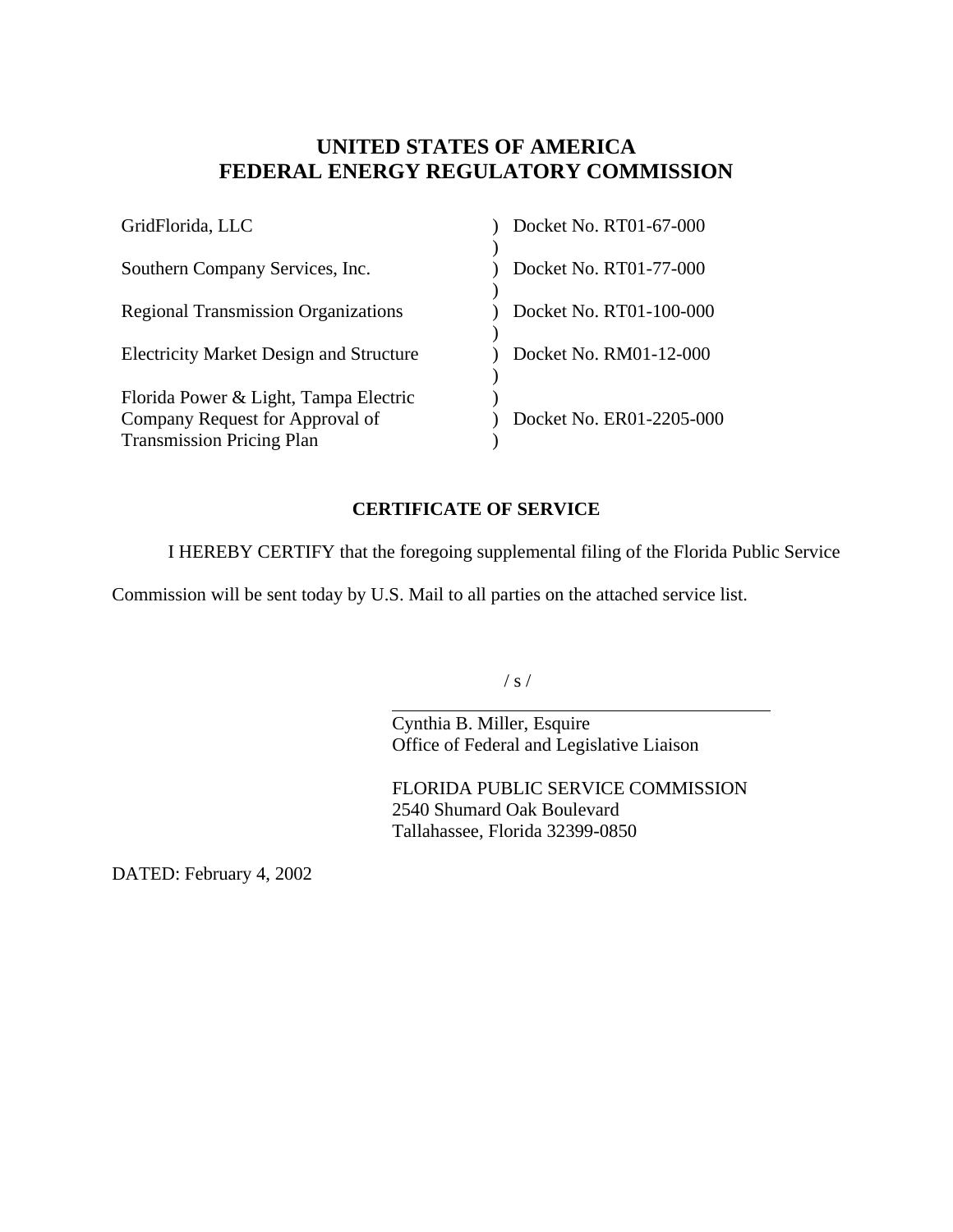## SERVICE LIST RT01-67-000

Joe N. Linxwiler, Jr. Fred Saffer & Associates 2111 East Michigan Street, Suite 219 Orlando, FL 328006-4983

Randolph L Elliott, Esquire Miller Balis & O'Neil, P.C. 1140 Nineteenth Street NW, Suite 700 Washington, DC 20036-6601

Keith R. McCrea Sutherland Asbill & Brennan LLP 1275 Pennsylvania Avenue NW Washington, DC 20004-2404

James R. Crossen Automated Power Exchange, Inc. 5201 Great America Parkway Santa Clara, CA 95054-1122

Alycia L. Goody, Esquire Calpine Eastern The Pilot House - 2nd Floor Lewis Wharf Boston, MA 02110

Mr. Kendall Bowman Carolina Power & Light Co. P O Box 1551 Raleigh, N.C. 27602-1551

Ms. Lida Decker Constellation Power Source Generation, Inc. 111 Market Place, Suite 500 Baltimore, M.D. 21202-4035

Paul R. Newton Duke Energy Corporation P O Box 1244 Charlotte, NC 28242-0001

Lee E. Barrett, Esquire Duke Energy North American LLC 5400 Westheimer Court Houston, TX 77056-5310

Mary J. Doyle, Dir of Regulatory Policy Dynegy, Inc. 805 15th Street NW, Suite 510-A Washington, DC 20005-2207

Alan B. Foster El Paso Merchant Energy Two Newton Executive Center Newton, MA 02462

Robert W. Claussen, Gen. Manager Alabama Municipal Electric Authority P.O. Box 5220 Montgomery, Alabama 36103-5220

David Friedman, Director American Forest & Paper Association 1111 Nineteenth Street NW, Suite 800 Washington, DC 20036-3603

Robert Berry Automated Power Exchange, Inc. 5201 Great America Parkway Santa Clara, CA 95054-1122

Gary E. Guy Baltimore Gas and Electric Company 39 W Lexington Street Floor 20 Baltimore, MD 21201-3940

Michael J. Zimmer, Esquire Baker & McKenzie 815 Connecticut Ave NW Washington, DC 20006-4004

Gary A. Lambert, Jr., Exec. V.P. Competitive Power Ventures, Inc. 35 Braintree Hill Office Park, Suite 107 Braintree, MA 02184-8703

Mr. Harvey Reed Constellation Power Source Generation, Inc. 111 Market Place - I Baltimore, M.D. 21202-4035

Jennifer L. Key Steptoe & Johnson 1330 Connecticut Avenue NW Washington, DC 20036

Leslie J. Paugh Landers & Parsons 310 West College Avenue Tallahassee, FL 32301-1406

Edward A. Ross, Senior Director Dynegy, Inc. 1000 Louisana Street, Suite 5800 Houston, TX 77002-5006

Neil L. Levy Kirkland & Ellis 655 15th Street NW Suite 1200 Washington, DC 20005-5701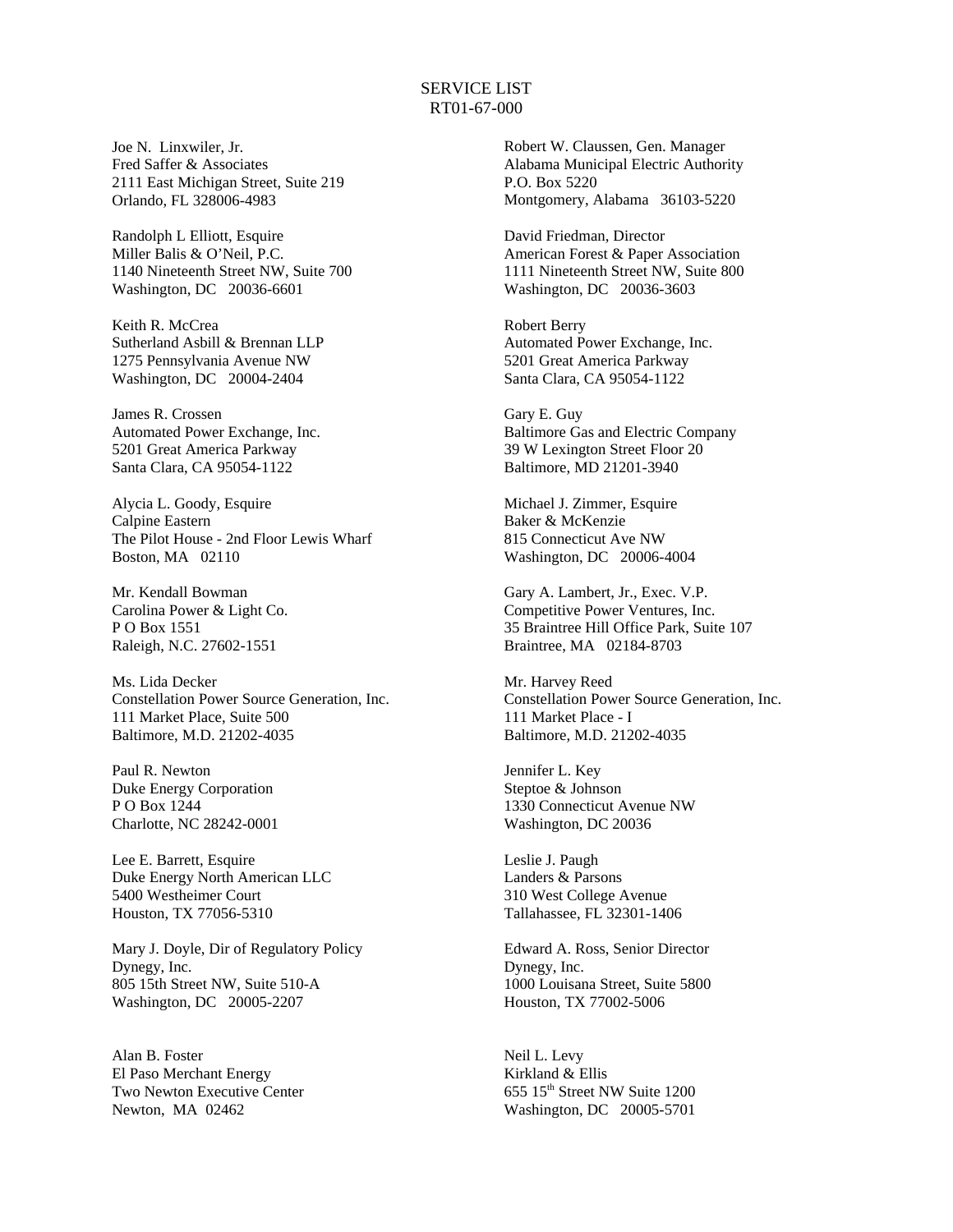Julie Simon, Director Electric Power Supply Association 1401 H Street NW, F1 11 Washington, DC 20005-2102

Jeffrey Watkiss, Esquire Bracewell & Patterson, LLP 2000 K St., N.W., Suite 500 Washington, D.C. 20006-1809

Scott A. Goorland Florida Dept of Environmental Protection 3900 Commonwealth Boulevard MS 35 Tallahassee, FL 32399-3000

Claude L'Engle Florida Municipal Power Agency 8553 Commodity Circle Orlandok FL 32819-9002

Frederick M. Bryant, General Counsel Florida Municipal Power Agency 2061 Delta Way Tallahassee, FL 32303-4227

Mike Naeve, Esquire Skadden, Arps, Slate, Meagher & Flom, LLP 1440 New York Avenue, NW Washington, DC 20005-2111

Henry L. Southwick, Director Florida Power Corporation 6565 38TH Avenue North St. Petersburg, FL 33710-1628

Darrell Dubose, Station A126 Gainesville Regional Utilities Post Office Box 147117 Gainesville, FL 32614-7117

Julian Brix Georgia Transmission Corporation Post Office Box 1349 Tucker, GA 30085-1349

Mr. Ted Hobson JEA 7720 Ramona Boulevard W Jacksonville, FL 32221-3453

Robert G. Miller, President Kissimmee Utility Authority Post Office Box 423219 Kissimmee, FL 34742-3219

Mace Hunter, Manager Lakeland Electric & Water Utilities 501 E. Lemon St. Lakeland, FL 33801-5050

Ms. Christi L. Nicolay, Director Enron Corporation P.O. Box 1188 Houston, TX 77251-1188

Sarah G. Novosel, Esquire Enron Corporation 1775 First Street NW, Suite 800 Washington, DC 20006-2418

Mr. Albert B. Malmsjo R. W. Beck 800 N Magnolia Ave - Olympia Place, Suite 300 Orlando, FL 32803-3252

Robert A. Jablon Spiegel & McDiarmid 1350 New York Avenue NW, Suite 1100 Washington, D.C. 20005-4710

C. Martin Mennes Florida Power & Light Company 4200 West Flagler Street Miami, FL 33134-1606

W. G. Walker, III Florida Power & Light Company 215 S Monroe Street, Suite 810 Tallahassee, FL 32301-1839

James P. Fama Leboeuf, Lamb, Greene & MacRae, LLP P O Box 3621 Portland, Oregon 97208-3621

Douglas F. John, Esq. John & Hengerer 1200 17th St., NW, Ste 600 Washington, DC 20036-3013

William D. DeGrandis Paul, Hastings, Janosky & Walker 1299 Pennsylvania Avenue NW, Suite 10 Washington, DC 20004-2400

Gary D. Bachman, Esquire Van Ness Feldman 1050 Thomas Jefferson Street, NW, FL 7 Washington, DC 20007-3837

Paul H. Elwing, Manager Lakeland Electric & Water Utilities 501 E. Lemon St. Lakeland, FL 33801-5050

Stephen G. Kozey, V.P. and General Counsel Midwest Independent Transmission System 5517 W 74th Street Indianapolis, IN 46208-4184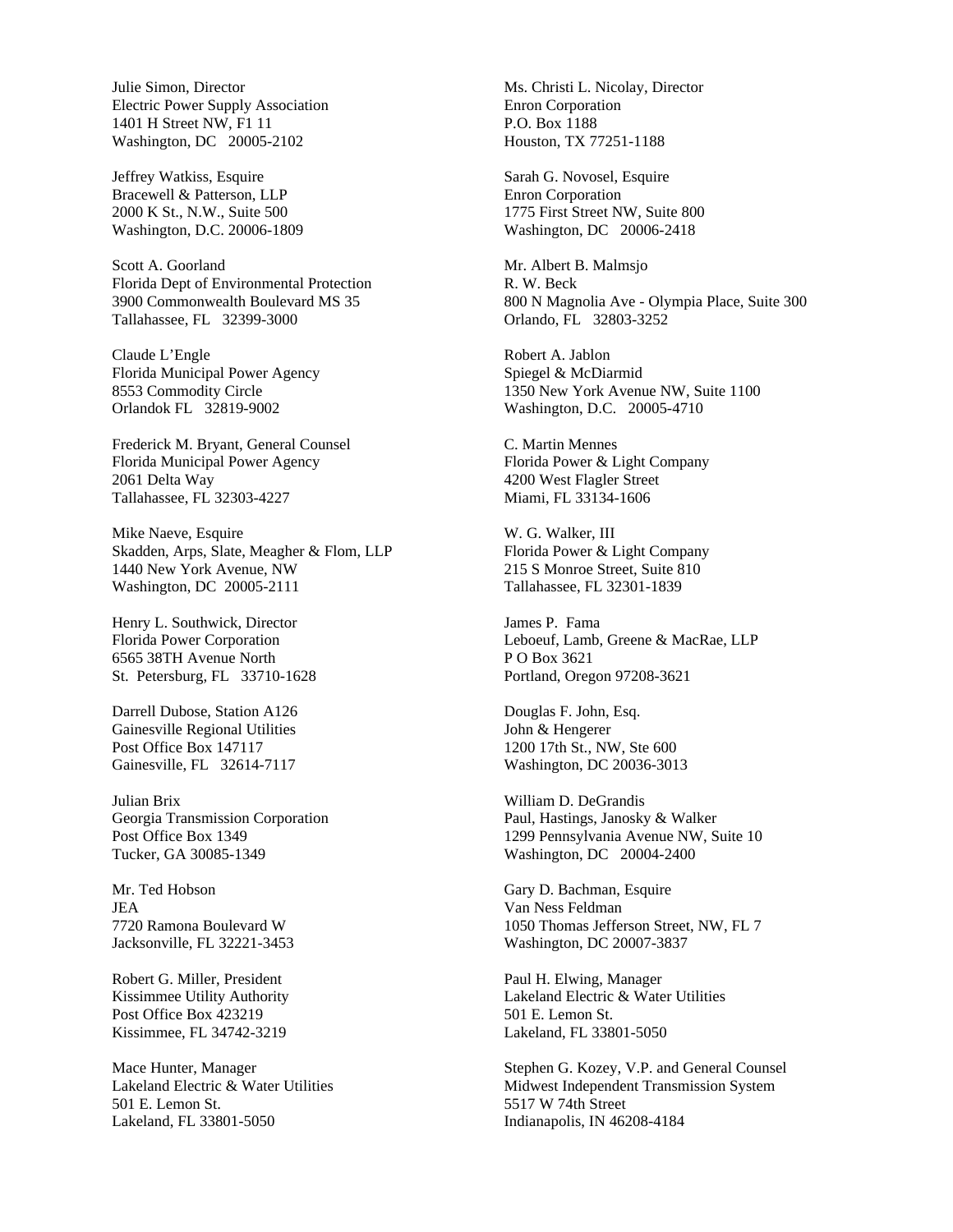Stephen L. Teichler Duane, Morris & Heckscher 1667 K Street NW, Suite 700 Washington, D.C. 20006-1643

Doron F. Ezickson McDermott, Will & Emery 28 State Street Boston, MA 02109-1775

Glen R. Ortman Verner, Liipfert, Bernhard, Et.al. 901 15th Street NW, Suite 700 Washington, DC 20005-2327

Richard Wakefield KEMA Consulting 4400 Fair Lake Court Fairfax VA 22033-3801

Susan N. Kelly, Esquire Miller, Balis, O'Neil, P.C. 1140 19th Street, NW, Suite 700 Washington, DC 20036-6607

Mr. Harvey L Reiter Morrison & Hecker, LLP 1150 18th Street NW, Suite 800 Washington DC 20036-3845

Steven A. Weiler Leonard, Street & Deinard 1701 Pennsylvania Avenue NW, Ste 1045 Washington, DC 20006-5805

William D. DeGrandis Paul, Hastings, Janofsky & Walker 1299 Pennsylvania Avenue NW, Suite 10 Washington, DC 20004-2400

Randolph Q. McManus Baker & Botts, L.L.P. The Warner, 1299 Pennsylvania Avenue NW Washington, DC 20004-2400

Mitchell F. Hertz, Esquire Kirkland and Ellis 655 15th Street Nw. Suite 1200 Washington, DC 20005-240

Wallace Duncan, Esquire Duncan, Weinberg, Genzer & Pembroke, P.C. 1615 M Street, NW, Suite 800 Washington, DC 20036-3213

John Giddens, Utility Business Affairs Reedy Creek Energy Services, Inc. P.O. Box 10000 Lake Buena Vista, FL 32830-1000

Donna M. Sauter McDermott, Will & Emery 600 13th Street NW Washington DC 20005-3005

Mr. Dallas M. Peavey, Jr. Municipal Electric Authority of Georgia 1470 Riveredge Parkway, NW Atlanta, GA 30328-4640

Mr. Gary Schaeff Municipal Electric Authority of Georgia 1470 Riveredge Parkway NW Atlanta, GA 30328-4640

Wallace F. Tillman, General Counsel National Rural Electric Cooperative Assn. 4301 Wilson Blvd Arlington, VA 22203-1867

Mr. Ronald L. Vaden, Director of Utilties City of New Smyrna Beach Post Office Box 100 New Smyrna Beach, FL 32170-0100

Paul Savage NRG Energy, Inc. 901 Marquette Ave, Suite 2300 Minneapolis, Minnesota 55402-3265

George B. Taylor, Jr. Oglethorpe Power Corporation Post Office Box 1349 Tucker, GA 30085-1349

Gus R. Cepero Okeelanta Corp. P.O. Box 86 South Bay, FL 33493-8600

W. Thaddeus Miller Orion Power Holdings, Inc. 7 East Redwood Street, Floor 10 Baltimore, MD 21202-1115

Mr. Thomas E. Washburn, VP, Trans Bs Unit Orlando Utilities Commission P.O. Box 3193 Orlando, FL 32802-3193

John K. Hawks PG&E National Energy Group 7500 Old Georgetown Rd., 13th Floor Bethesda, MD 20814-6133

William H. Penniman Sutherland Asbil & Brennan LLP 1275 Pennsylvania Ave NW Washington, DC 20004-2404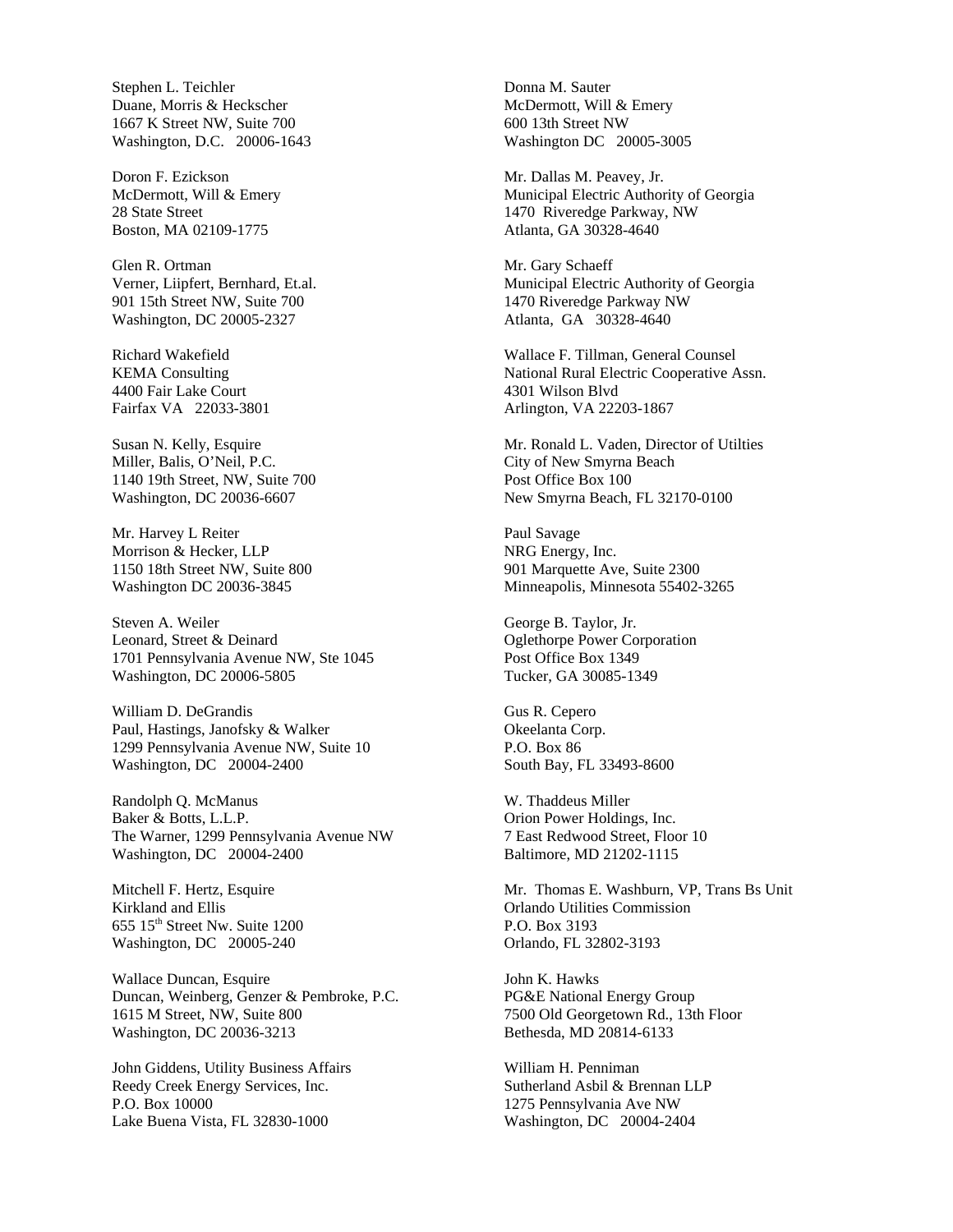Michael C. Briggs, Senior Counsel Reliant Energy Incorporated 801 Pennsylvania Avenue NW, Suite 620 Washington, DC 20004-2615

Stephen P. Daniel GDS Associates, Inc. 1850 Parkway Place, SE, Suite 800 Marietta, GA 30067-8260

Mr. William T. Miller Miller, Balis & O'Neil, P.C. 1140 19th Street, NW, Suite 700 Washington, DC 20036-6607

Mr. Peter I. Trombley Shell Energy Services Company, LLC 1221 Lamar Street, Suite 1000 Houston, TX 77010-3000

Catherine D. Taylor, Esquire SCANA Corporation 1426 Main Street #MC106 Columbia, SC 29201-2834

Greg H. Williams Esquire Cameron McKenna LLP 2175 K Street NW, 5th Floor Washington, DC 20037-1831

Jonathan D. Schneider, Esquire Huber Lawrence & Abell 1001 G Street NW, Suite 1225 Washington, DC 20001-4545

Leon Jourolmon, Jr. Southeastern Power Administration 1166 Athens Tech Road Elberton, GA 30635-6711

Glenn A. Sheffield, Director Southern Natural Gas Company Post Office Box 2563 Birmingham, AL 35202-2563

Pete N. Koikos City of Tallahassee - Wholesale Energy Services 100 West Virginia Street, Floor 5 Tallahassee, FL 32301-1143

Michael J. Rustum, Esquire Dickstein Shapiro Morin & Oshinsky LLP 2101 L Street NW Washington, DC 20037

Neil Levy Kirkland & Ellis 655 15th Street NW, Suite 1200 Washington, DC 20005-5701

Mr. John Meyer Reliant Energy Northeast Generation, Inc 1111 Louisiana Street, 10th Floor Houston, TX 77002-5200

Timothy Woodbury, V.P. Seminole Electric Cooperative, Inc. P. O. Box 272000 Tampa, FL 33688-2000

Amy Gold Shell Energy Services Company, LLC 1221 Lamar Street, Suite 1000 Houston, TX 77010-3000

Jon L. Brunenkant, Esquire Brunenkant & Haskell, LLP 805 15th Street, NW, Suite 1101 Washington, DC 20005-2289

Mr. Charles A. White South Carolina Electric & Gas Company 1426 Main Street Columbia, SC 29201-2834

Mr. Stephen R. Pelcher South Carolina Public Service Authority P. O. Box 2946101 Moncks Corner, South Carolina 29461-6101

Lawrence A. Gollomp US Department of Energy 1000 Independence Avenue SW Washington, DC 20585-0001

Denver Rampey, Jr. Asst Administrator Southeastern Power Administration 1166 Athens Tech Road Elberton, GA 30635-6711

Patrick B. Pope Southern Natural Gas Company Post Office Box 2563 Birmingham, AL 35202-2563

Angela Llewellyn Tampa Electric Company Post Office Box 111 Tampa, FL 33601-0111

Scott Helyer, Manager Tenaska, Inc. 1701 E. Lamar Blvd., Suite 100 Arlington, TX 76006-7303

Kathleen E. Magruder, VP Govt Affairs The New Power Company 1 Manhattanville Road Purchase, NY 10577-2100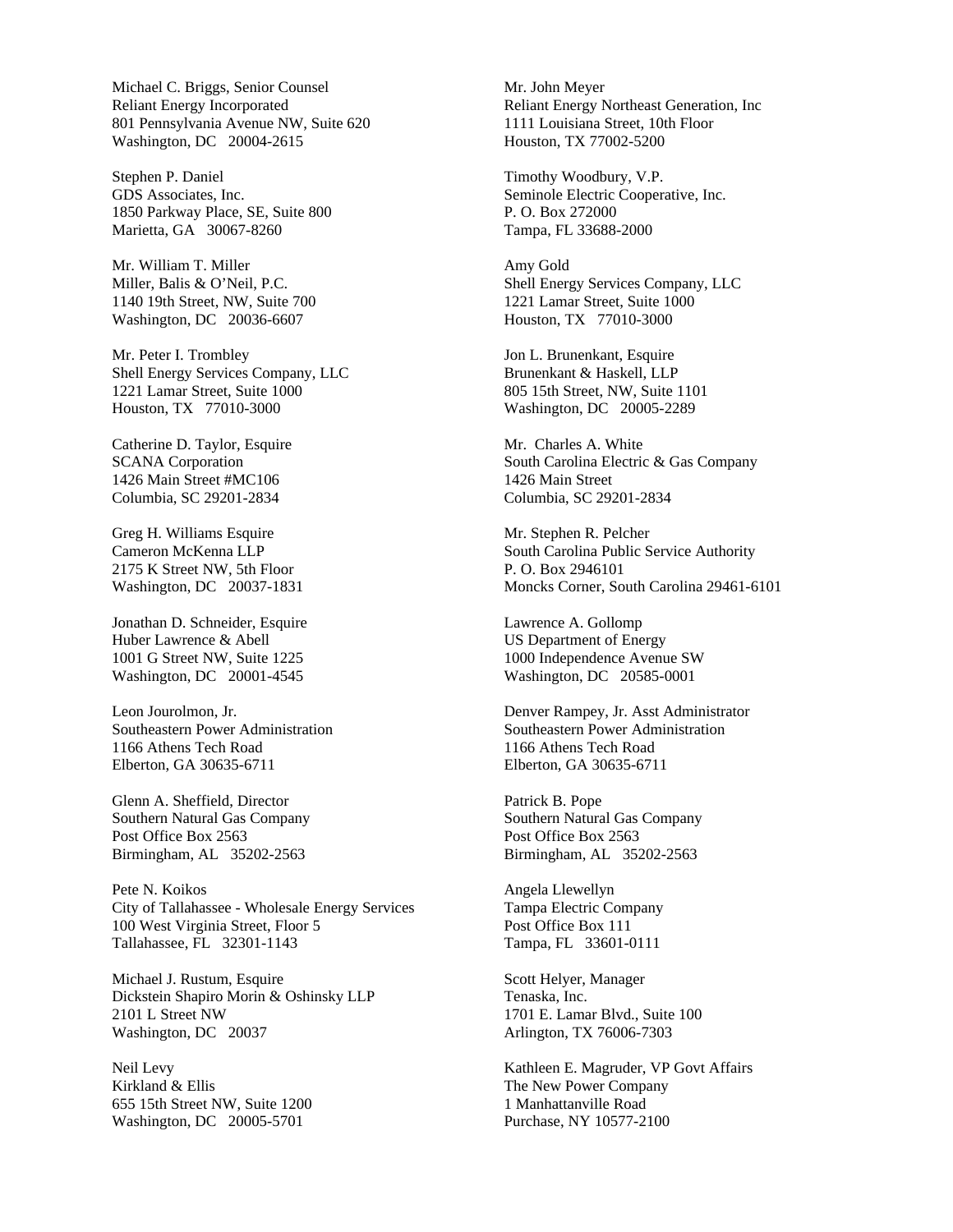Martha A. Duggan The New Power Company  $3102$  6<sup>th</sup> Street N Arlington, VA 22201-2002

Thomas E. Oney Worsham, Forsythe & Wooldridge 1601 Bryan Street, Floor 30 Dallas, TX 75201-3401

Garson Knapp, Administrator Williams Energy Services Company 1 Williams Center, MS 35-7 Tulsa, OK 74172-0001

Secretary Georgia Public Service Commission 244 Washington Street, SW Atlanta, GA 30334-5799

D. Biard MacGuineas Dykema Gossett PLLC 1300 I Street NW, Suite 300 West Tower Washington, DC 20005-3314

Stephen P. Daniel GDS Associates, Inc. 1850 Parkway PL SE Sutie 800 Mariteet, GA 30067-8260

Joe N. Linxwiler, Jr. Fred Saffer & Associates 2111 E. Michigan Street, Suite 219 Orlando, FL 32806-4973

Lemuel O. Edwards, General Manager Albany Water Gas & Light Commission Post Office Box 1788 Albany, GA 31702-1788

David Friedman, Director American Forest & Paper Association 1111 19th Street NW, Suite 800 Washington, DC 20036-3603

Allen Mosher, Dir Policy Analysis American Public Power Association 2301 M Street NW, Fl 3 Washington, DC 20037-1427

Zachary D. Wilson, Esquire Arkansas Cities Post Office Box 5578 North Little Rock, AR 72119-5578 Andrew N. Chau Tractebel, Inc. 1177 West Loop S, Suite 900 Houston, TX 77027-9083

Tim W. Muller Williams Companies, Inc. Post Office Box 2400 Tulsa, OK 74102-2400

**Secretary** Alabama Public Service Commission 100 N. Union Street P.O. Box 991 Montgomery, AL 36130

Jack Shreve,Esq.,Public Counsel Florida Office of Public Counsel 111 W. Madison St., Room 812 Tallahassee, FL 32399-6588

## **RT01-77-000**

M. Jeff Parish, III VP Alabama Electric Cooperative, Inc. Post Office Box 550 Andalusia, AL 36420-0550

Randolph Lee Elliott Miller, Balis, & O'Neil, P.C.  $1140$   $19<sup>th</sup>$  Street NW, Suite 700 Washington, DC 20036

Mr. Robert W. Claussen Alabama Municipal Electric Authority P.O. Box 5220 Montgomery, AL 36103

Robert B. Langstaff Post Office Box 1306 Albany, GA 31702-1306

Keith R. McCrea Sutherland Asbill & Brennan, LLP 1275 Pennsylvania Avenue NW Washington, DC 20004-2404

Randolph L. Elliott, Esquire Miller, Balis, & O'Neil, PC  $1140$   $19<sup>th</sup>$  Street NW, Suite 700 Washington, DC 20036-6601

Mary W. Cochran General Counsel Arkansas Public Service Commission Post Office Box 400 Little Rock, AR 72203-0400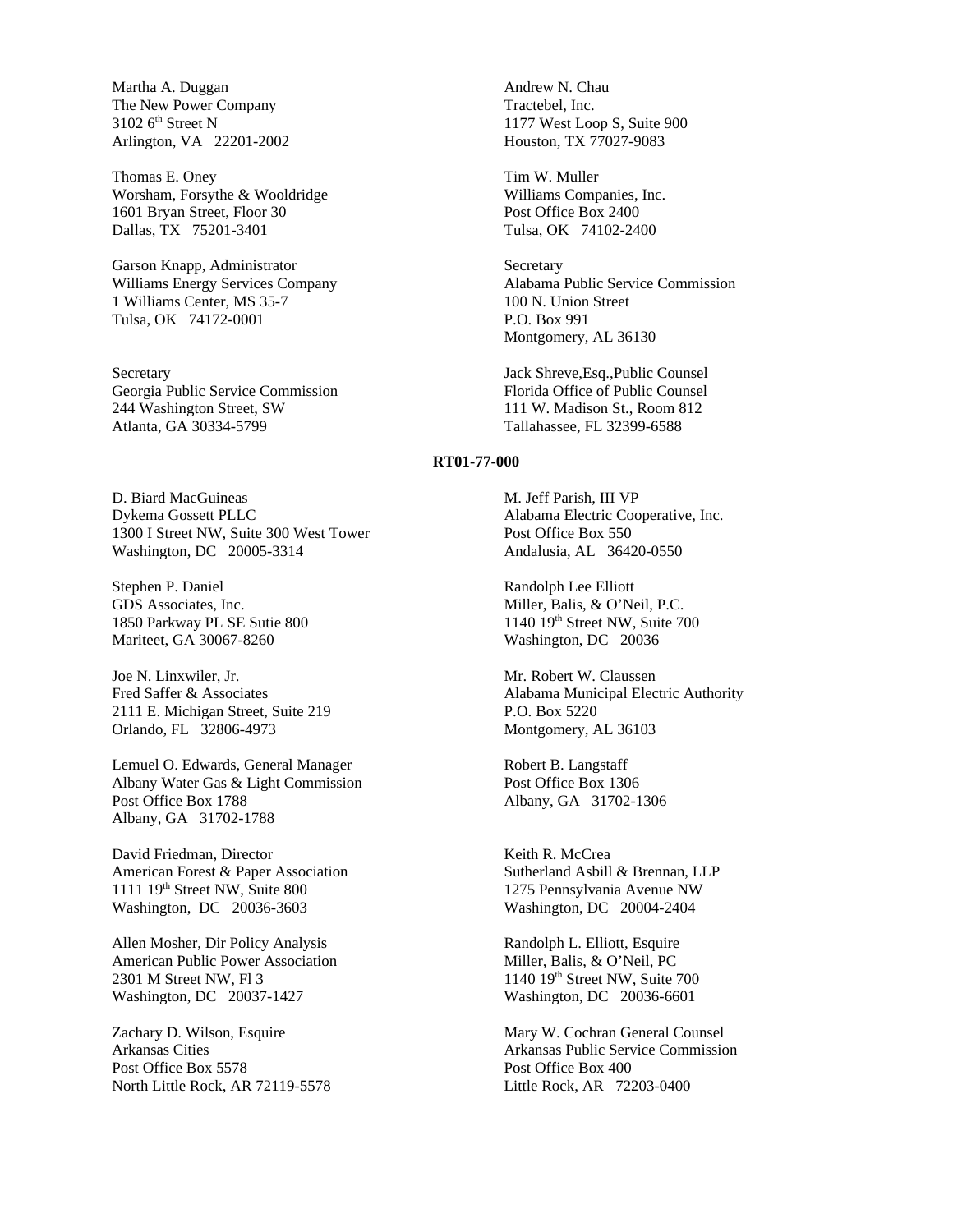Parul R. Hightower, Counsel Arkansas Public Service Commission Post Office Box 400 Little Rock, AR 72203-0400

James R. Crossen Automated Power Exchange, Inc. 5201 Great America Parkway Santa Clara CA 95054-1122

John P. Mathis, VP Edison Mission Energy 555 12<sup>th</sup> Street NW, Suite 640 Washington, DC 20004-1200

Alycia L Goody Esquire Calpine Eastern The Pilot House - 2nd Floor, Lewis Wharf Boston MA 02110

Kendal C. Bowman Carolina Power & Light Company Post Office Box 1551 Columbia, SC 27602-1551

Sean T. Beeny Esquire Miller, Balis & O'Neil, P.C. 1140 19th Street NW, Suite 700 Washington DC 20036-6607

Dennis Flaherty, Managing Director Cinergy Services, Inc. 139 East Fourth Street EF-401 Cincinnati, OH 45202

Diana M. Liebmann, Attorney Haynes and Boone, LLP 112 E Pecan Street, Suite 1600 San Antonio, TX 78205-1512

Bruce A. Connell Conoco Inc. 600 N. Dairy Ashford, ML-1080 Houston, TX 77079-1100

Lisa M. Decker Counsel Constellation Power Source, Inc. 111 Market Place, Suite 500 Baltimore MD 21202-4040

Jeffrey D. Watkiss Esquire Bracewell & Patterson, LLP 2000 K Street NW, Suite 500 Washington, DC 20006-1809

John T. Miller, Jr., Esquire 1001 Connecticut Avenue NW, Suite 416 Washington, DC 20036-5529

Robert Berry Automated Power Exchange, Inc. 5201 Great America Parkway Santa Clara CA 95054-1122

Peter J. Brickfield Birmingham Southeast LLC 1025 Thomas Jefferson Street, NW, 8th Floor Washington, DC 20007-5201

Jean M. Zaiontz BP Amoco Corporation 501 Westlake Park Boulevard, Rm 4.328 Houston, TX 77079-26-4

Michael J. Zimmer, Esquire Baker & McKenzie 815 Connecticut Avenue NW Washington DC 20006-4004

Arthur G. Fusco Central Electric Power Cooperative Inc P O Box 1455 Columbia SC 29202-1455

Jeffrey A. Gollump Cinergy Services, Inc. P.S. Box 960 Cincinnati, OH 45201-0960

Mark D. MacDonald, Director Cleo Marketing & Trading LLC 2005 Vandevelde Avenue Alexandria, LA 71305-5643

Peter W. Frost Conoco, Inc. 600 N Dairy Street, CH 1068 Houston, TX 77079-1100

Harvey J. Reed Constellation Power Source, Inc. 111 Market Place, Suite 500 Baltimore MD 21202-4040

Robert Reilley VP Coral Power, LLC 909 Fannin Street, Suite 700 Houston TX 77010-1016

J. Don Cope, CEO City of Dalton, GA Post Office Box 869 Dalton, GA 30722-0869

Paul R. Newton Duke Energy Corporation P O Box 1244 Charlotte NC 28242-0001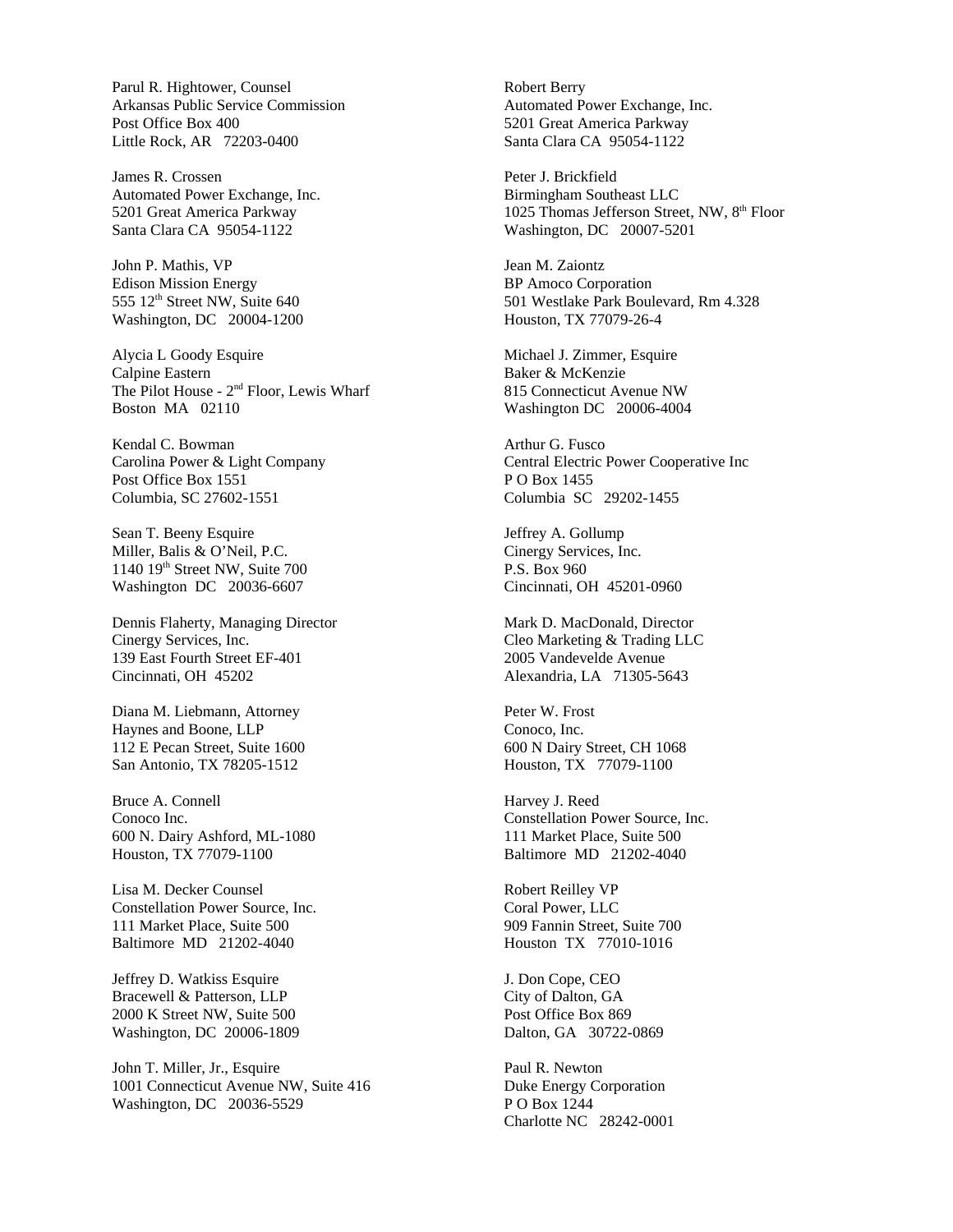Jennifer L. Kay Steptoe & Johnson 1330 Connecticut Avenue NW Washington DC 20036-1704

Michael J. Rustum Dickstein, Shapiro Morin & Oshinsky, LLP 2101 L Street NW Washington, DC 200037-1594

Edward A Ross, Senior Director Dynegy, Inc 1000 Louisiana Street, Suite 5800 Houston TX 77002-5006

William Roberts Edison Mission Marketing & Trading, Inc. 160 Federal Street Boston MA 02110-1700

Neil Levy Kirkland & Ellis 655 15th Street NW Suite 1200 Washington, DC 20005-5701

Larry D. Moffett Electric Power Associations of Mississippi Post Office Box 1396 Oxford, MS 38655-1396

Michael J. Rustum Dickstein Shapiro Morin & Oshinsky LLP 2101 L Street NW Washington, DC 20037-1594

Jeffrey D. Watkiss, Esquire Bracewell & Patterson LLP 2000 K Street NW, Suite 500 Washington DC 20006-1809

John R. McDermott Entergy Wholesale Operations Parkwood Two Building, Suite 400 10055 Grogans Mill Road Spring, Texas 77380-1048

Roberto R. Denis, Vice President FPL Energy LLC 700 Universe Boulevard Juno Beach, FL 33408-2657

Roger Westphal Gainesville Regional Utilities Post Office Box 147117 Gainesville, FL 32614-7117

Michael F. Gildea Duke Energy North America LLC 5400 Westheimer CT Houston, TX 77056-5310

Mary J. Doyle, Director of Regulatory Policy Dynegy, Inc. 1500 K Street NW Suite 400 Washington, DC 20005-1274

Stephen L. Huntoon, Director Dynegy, Inc. 1500 K Street NW Suite 400 Washington, DC 20005-1241

Alan B. Foster El Paso Merchant Energy 2 Newton Executive Park Newton, MA 02462-1461

Susan N Kelly Esquire Miller, Balis & O'Neil PC 1140 19th Street NW, Suite 700 Washington, DC 2000=36-6607

Julie Simon Director Electric Poser Supply Association 1401 New York Avenue NW Fl 11 Washington, DC 20005-2102

Christi L. Nicolay, Senior Director Enron Corporation P O Box 1188 Houston TX 77251-1188

Sarah G. Novosel, Senior Director Enron Corporation 1775 I Street NW, Suite 800 Washington, DC 20006-2418

Patricia A. Schaub Entergy Wholesale Operations Parkwood Two Building, Suite 400 10055 Grogans Mill Road Spring, Texas 77380-1048

Patrick M. Bryan Senior Attorney FPL Energy LLC 700 Universe Boulevard Juno Beach, FL 33408-2657

Douglas F. John, Esquire John & Hengerer 1200 17<sup>th</sup> Street NW, Suite 600 Washington, DC 20036-3013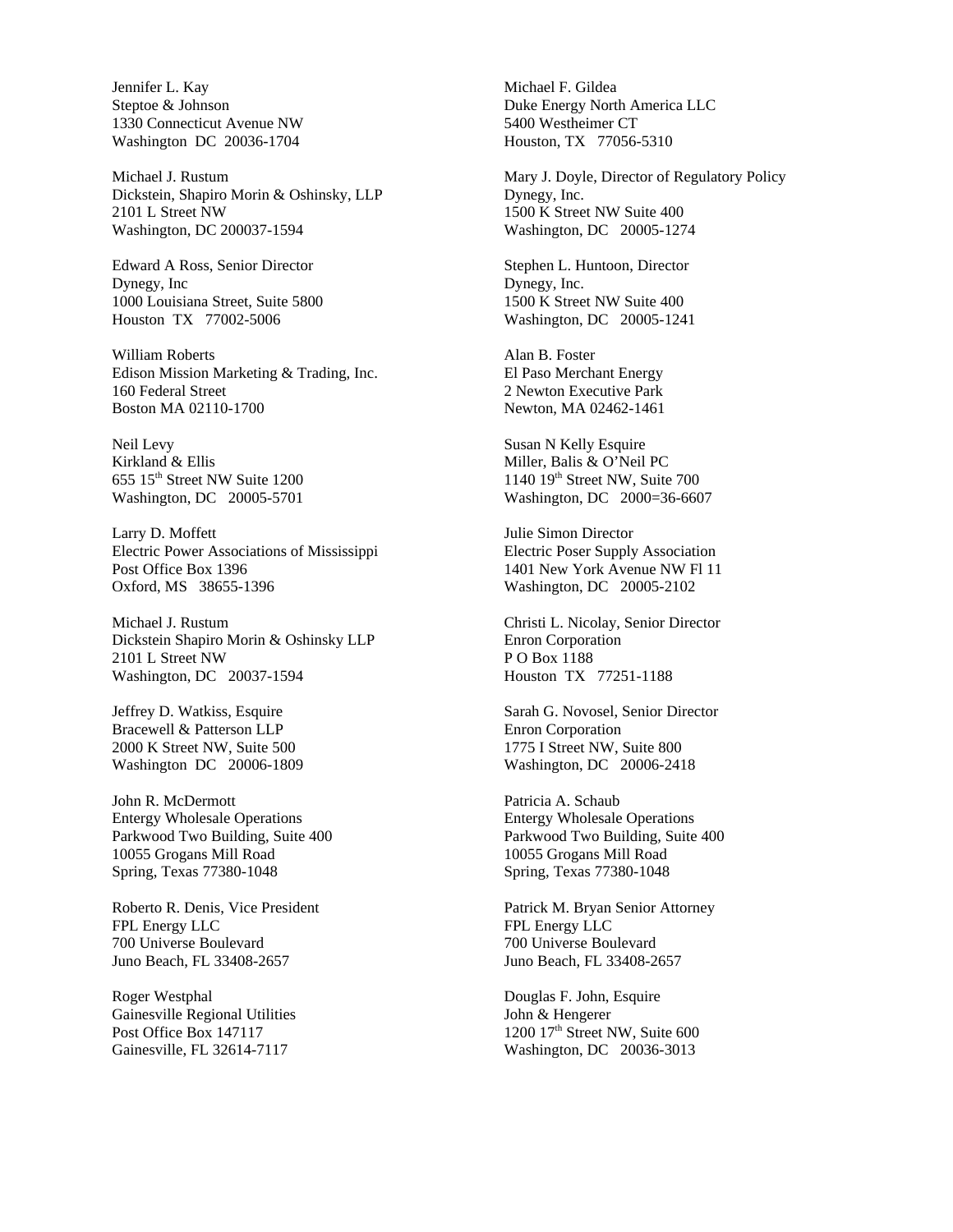Julian Brix Georgia Transmission Corporation Post Office Box 1349 Tucker, GA 33085-1349

Ted Hobson VP JEA 7720 Ramona Boulevard W Jacksonville, FL 32221-3453

Robert Miller Kissimmee Utility Authority 1701 W Carroll Street Kissimmee, FL 34741-6804

Doughas F. John, Esquire John & Hengerer 1200 17<sup>th</sup> Street NW Suite 600 Washington, DC 20036-3013

A Kell McInnis III Louisiana Generating LLC 10719 Airline Highway Baton Rouge, LA 70816-4213

Victor J. Elmer, VP Louisiana Generating LLC 112 Telly Street New Roads LA 70760-2521

Michael R. Frontham Stone, Pigman, Walther, Wittman et al. 546 Carondelet Street New Orleans, LA 70130-3509

Paul E. Nordstrom Esquire Verner, Liipfert Bernhard 901 15<sup>th</sup> Street NW, Suite 700 Washington DC 20005-2327

Stephen L. Teichler Duane Morris & Heckscher 1667 K Street NW, Suite 700 Washington, DC 20006-1654

Burder, Gentile, & Marcoux LLP 1100 New York Ave NW, Suite 510 East Washington, DC 20005-3934

Donna M. Sauter McDermott, Will & Emery 600 13th Street NW Washington DC 20005-3004

William F. McCoy Morgan Stanley & Company, Inc 1221 Avenue of the Americas Fl 27 New York NY 10020-1001

William D DeGrandis Paul, Hastings, Janofsky & Walker 1209 Pennsylvania Avenue NW, Suite 10 Washington DC 20004-2400

Gary D. Bachman Esquire Van Ness Feldman 1050 Thomas Jefferson Street NW Fl 7 Washington, DC 20007-3837

Patrick Bowie City of LaGrange Post Office Box 430 LaGrange, GA 30241-0430

Paul Elwing Lakeland Electric and Water Utilities 501 East Lemon Street Lakeland, FL 33801-5050

Thomas L. Rudenbusch Duncan Weinberg Genzer & Pembroke PC 1615 M Street NW, Suite 800 Washington, DC 20036-3213

Paul A Savage NRG Energy, Inc. 6 Lyndon Street Concord NH 03301-4450

Mark A Winfield Memphis Light Gas & Water Division P. O. Box 430 Memphis TN 28101-0430

Stephen G. Kozey VP & General Counsel Midwest Independent Transmission System 5517 West 74<sup>th</sup> Street Indianapolis IN 46268-4184

George M. Fleming, General Counsel Mississippi Public Service Commission Post Office Box 1174 Jackson MS 39215-1174

Kendal C. Bowman Carolina Power & Light Company Post Office Box 1551 Raleigh NC 27602-1551

Doron F. Ezickson McDermott, Will & Emery 28 State Street Boston, MA 02109-1775

Dallas M. Peavey, Jr. Municipal Electric Authority of Georgia 1470 Riveredge Parkway NW Atlanta GA 30328-4640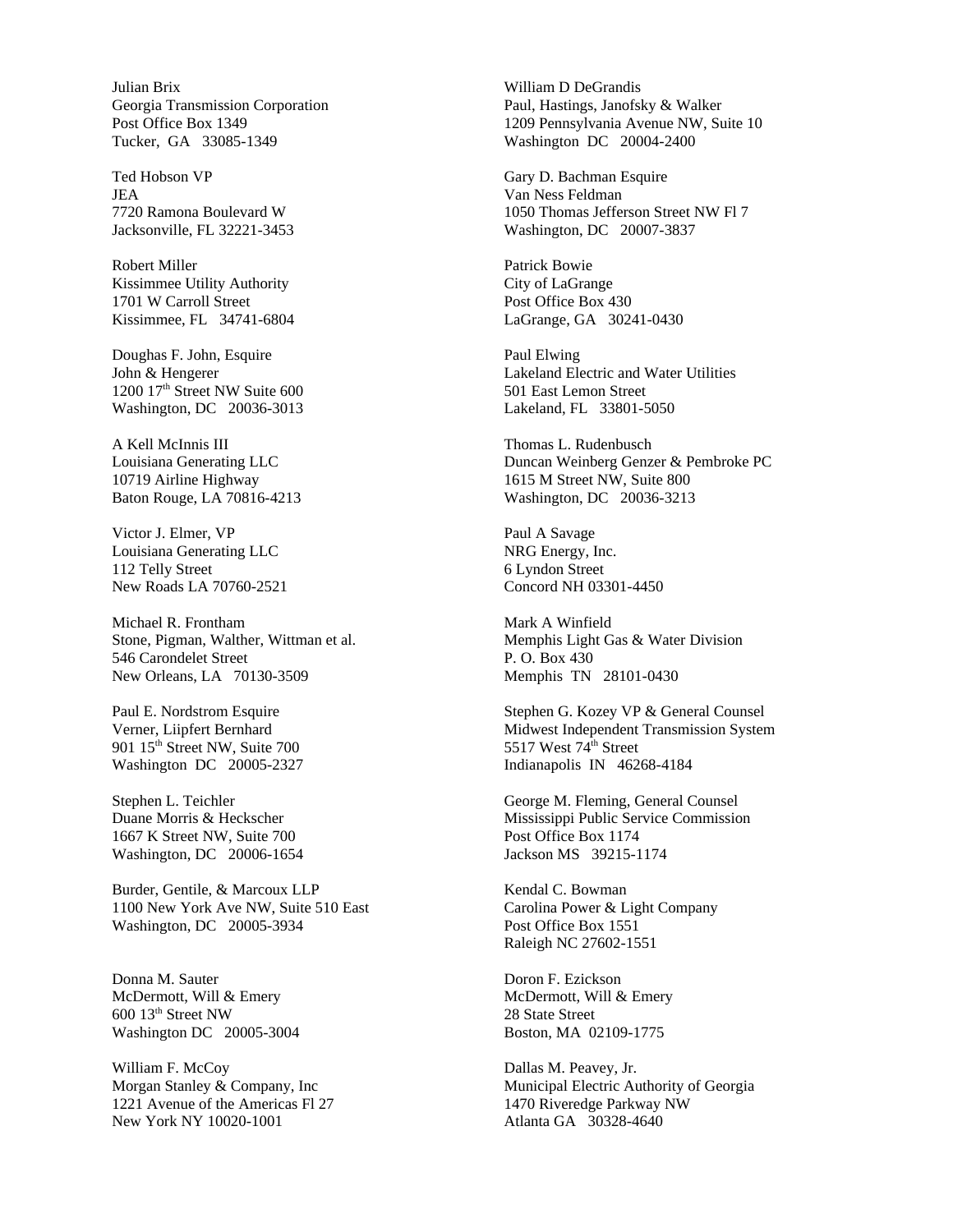Glen L Ortman Verner, Liipfert, Berhard Et al 901 15th Street NW, Suite 700 Washington DC 2005-2327

Richard Wakefield KEMA Consulting 4400 Fair Lakes Court Fairfax, VA 22033-2801

Susan N. Kelly Esquire Miller, Balis & O'Neil PC 1140 19<sup>th</sup> Street NW, Suite 700 Washington, DC 20036-6607

George B. Taylor, Jr. Oglethorpe Power Corporation Post Office Box 1349 Tucker, GA 30085-1349

W. Thaddeus Miller Orion Power Holdings, Inc. 7 East Redwood Street, 10<sup>th</sup> Floor Baltimore MD 21202-1115

John K. Hawks PG&E National Energy Group 7500 Old Georgetown Road, 13th Floor Bethesda MD 20814-6133

Harold W. Borden Vice President PSEG Power LLC Post Office Box 570 Newark NJ 07101-0570

Pierre Landrieu VP Public Service Electric & Gas Company Post Office Box 570 Newark NJ 07101-0570

Michael G. Briggs, Senior Counsel Reliant Energy, Inc. 801 Pennsylvania Avenue NW Suite 620 Washington DC 20004-2615

Peter I. Trombley Shell Energy Services Company LLC 1221 Lamar Street, Suite 1000 Houston, TX 77010-3038

Damon E. Xenopoulus Brickfield, Burchette & Ritts, PC 1025 Thomas Jefferson St NW - 8th Floor W Tower Washington, DC 20007-5201

Greg H. Williams, Jr. Cameron McKenna LLP 2175 K Street NW Floor 5 Washington DC 20037-1831 Gary Schaeff Municipal Electric Authority of Georgia 1470 Riveredge Parkway NW Atlanta GA 30328-4640

Wallace F. Tillman General Counsel National Rural Electric Cooperative Association 4301 Wilson Boulevard Arlington VA 22203-1867

Thomas K. Austin, Esquire North Carolina Electric Membership Corp. Post Office Box 27306 Raleigh, NC 27611-7306

William D DeGrandis Esquire Paul Hastings, Janofsky & Walker 1299 Pennsylvania Ave NW Washington, DC 20004-2400

Mitchell F. Hertz, Esquire Kirkland & Ellis 655 15th Street NW, Suite 1200 Washington DC 20005-5701

Steven R. Teitelman Vice President PSEG Energy Resources & Trade LLC Post Office Box 570 Newark NJ 07101-0570

Pauline Foley PSEG Services Corporation 80 Park Plaza, T5G Newark, NJ 07101

John Meyer Reliant Energy Northeast Generation, Inc. Post Office Box 286 Houston TX 77001-0286

Amy Gold Shell Energy Services Company, LLC 1221 Lamar Street Houston, TX 77010-3000

Jon L. Brunekant, Esquire Brunekant & Haskell LLP 805 15<sup>th</sup> Street NW, Suite 1101 Washington, DC 20005-2289

Catherine D. Taylor, Assistant General Counsel SCANA Corporation 1426 Main Street #MC106 Columbia, SC 29201-2834

Charles A. White South Carolina Electric & Gas Company 1426 Main Street Columbia SC 29201-2834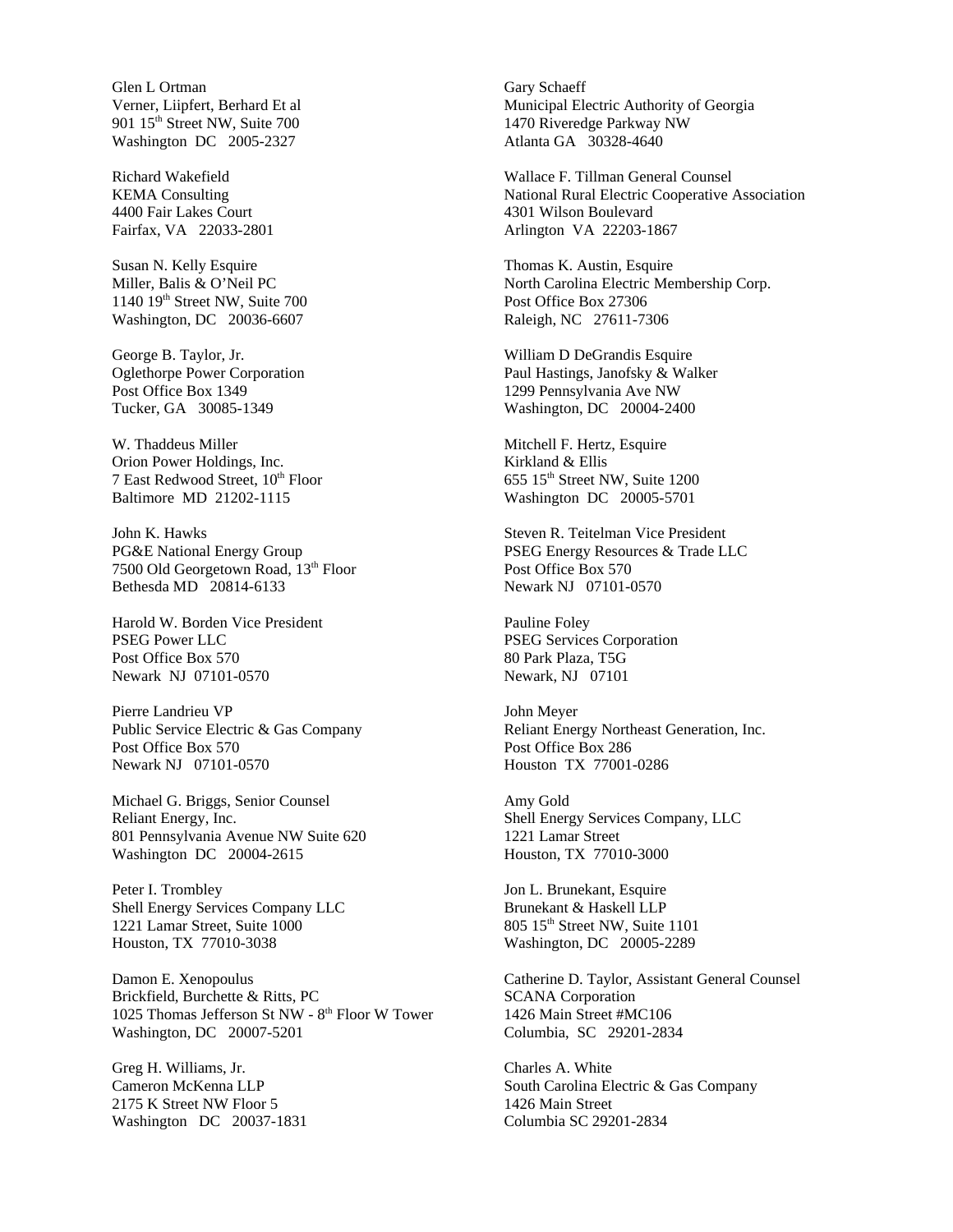Cameron McKenna LLP\ 2175 K Street NW,  $5<sup>th</sup>$  Floor Washington, DC 20037-1831

Jonathan D. Schnider, Esquire Huber Lawrence and Abell 1001 G Street NW Suite 1225 Washington, DC 20001-4545

Robert Weinberg, Esquire Duncan Weinberg Genzer & Pembroke 1615 M Street NW Suite 800 Washington DC 20036-3213

Gary Tipps Manager South Mississippi Electric Power Association Post Office Box 15849 Hattiesburg, MS 39404-5840

Leon Jourolmon Jr. Asst Administrator Southeastern Power Administration 1166 Athens Tech Road Elberton GA 30635-6711

Bruce S. Edelston, Director Georgia Power Company 241 Ralph McGill Boulevard NE Atlanta, GA 30308-3374

Mark A. Crosswhite Balch & Bingham LLP Post Office Box 306 Birmingham, AL 35201-0306

Patrick B. Pope Southern Natural Gas Company Post Office Box 2563 Birmingham, AL 35202-2563

Douglas F. John, Esquire John & Hengerer 1200 17<sup>th</sup> Street NW Suite 600 Washington, DC 20036-3013

Neil L. Levy, Esquire Kirkland & Ellis 655 15th Street NW, Suite 1200 Washington DC 20005-5701

Carlos C. Smith Strang, Fletcher, Carriger, et al 1 Union Square, Suite 400 Chattanooga TN 37402-2501

Martha A Duggan The New Power Company  $3102$  6<sup>th</sup> Street N Arlington, VA 22201-2002 Stephen R. Pelcher South Carolina Public Service Authority Post Office Box 2946101 Moncks Corner, SC 29461-6101

James N. Compton Compton Crowell & Hewitt Post Office Box 1937 Biloxi, MS 39533-1937

Stephen P. Daniel GDS Associates, Inc. 1850 Parkway Pl SE Suite 800 Marietta GA 30067-8260

Mr. Denver L. Rampey, Jr. Southeastern Power Administration 1166 Athens Tech Road Elberton GA 30635-6711

Lawrence A Gollomp U.S. Department of Energy (GC42) 1000 Independence Avenue SW Washington DC 20585-0001

William K. Newman VP Southern Company Services, Inc. Post Office Box 2625 Birmingham AL 34202-2625

Glenn A Sheffield, Director-Rates Southern Natural Gas Company P.O. Box 2563 Birmingham, AL 35202-2563

Peter N. Koikos Manager City of Tallahassee Wholesale Energy Services 100 West Virginia Street Fl 5 Tallahassee, FL 32301-1143

Scott Helyer Tenaska, Inc. 1701 E. Lamar Blvd., Suite 100 Arlington, TX 76006-7303

Richard C. Crawford, Executive Director Tennessee Valley Public Power Association Post Office Box 6189 Chattanooga, Tennessee 37401-6189

Kathleen E. Magruder VP Government Affairs The New Power Company 1 Manhattanville Road Purchase, NY 10577-2100

Andrew N. Chau Tractebel, Inc. 1177 West Loop S Suite 900 Houston, TX 77027-9083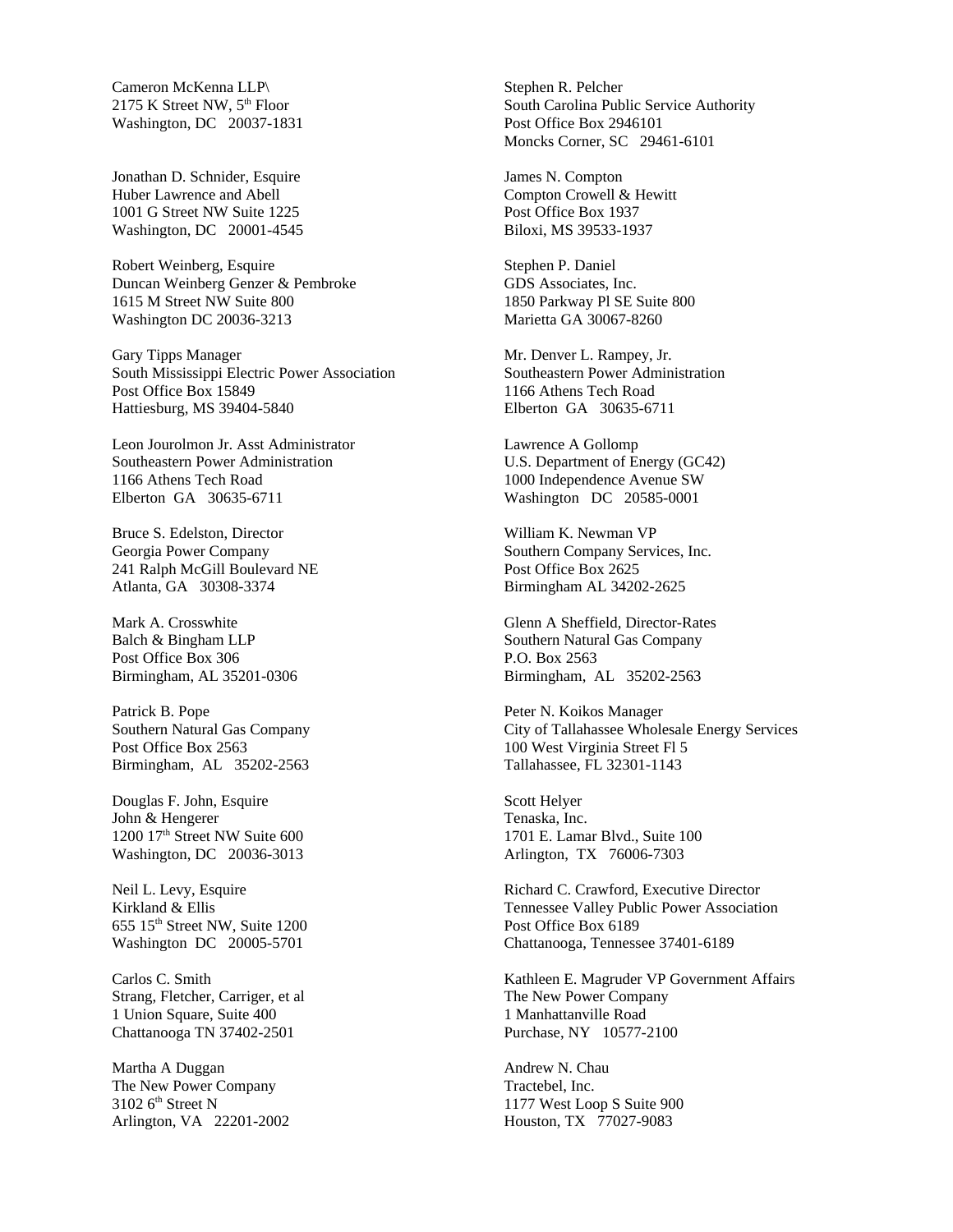Tom E. Oney Attorney Worsham, Forsythe & Wooldridge 1601 Bryan Street, Suite 30000 Dallas TX 75201-3401

Tim W. Muller Williams Companies, Inc. 1 Williams Center MS 41-3 Tulsa OK 74172

Mark Becker, Assistant Manager Williams Energy Marketing & Trading Company 1 Williams Center MD WRC C-15 Tulsa, OK 74172-0140

M. Jeff Parish, III Alabama Electric Cooperative, Inc. PO Box 550 Andalusia, AL 36420-0550

Stephen P. Daniel GDS Associates, Inc. 1850 Parkway Pl SE, Suite 800 Marietta, GA 30067-8260

Robert W. Claussen Alabama Municipal Electric Authority P. O. Box 5220 Montgomery, Al 36103-5220

David R. Poe LeBoeuf, Lamg, Greene & MacRAe 1875 Connecticut Ave NW, Suite 1200 Washington, DC 20009-5728

Paul R. Hightower, Esquire Arkansas Public Service Commission Post Office Box 400 Little Rock, AR 72203-0400

Dan Klempel Basin Electric Power Cooperative 1717 E Interstate Ave Bismarck, ND 58503-0542

Thomas L. Blackburn, Partner Bruder, Gentile & Marcoux, L.L.P. 1100 New York Ave NW - Suite 510 East Washington, DC 20005-3934

Sharon C. Miller Ex Dir Carolina Utility Customers Association 5811 Glenwood Ave Suite 204 Raleigh, NC 27612-6222

William H. Chambliss Virginia State Corporation Commission Post Office Box 1197 Richmond, VA 23218-1197

Garson Knapp, Manager Williams Energy Services 1 Williams Center MS 35-7 Tulsa OK 74172-0001

Excetral K Caldwell, Esquire Williams Companies, Inc. 1 Williams Center, Suite 4100 Tulsa, OK 74172-0140

### **RT01-100-000**

D. Biard MacGuineas Dykema Gossett PLLC 1300 I Street, NW, Ste 300 West Tower Washington, DC 20005-3314

Randolph Lee Elliott Miller, Balis & O'Neil, PC 1140 19th Street NW, Suite 700 Washington, DC 20036

Joe N. Linxwiler, Jr Fred Safer & Associates 2111 E Michigan Street, Suite 219 Orlando FL 32806-4973

Mary W. Cochran, General Counsel Arkansas Public Service Commission Post Office Box 400 Little Rock, AR 72203-0400

Claire M. Olson Basin Electric Power Cooperative 1717 E Interstate Ave Bismarck, ND 58503-0542

Ted Humann, Senior Vice President Basin Electric Power Cooperative, Inc. 1717 E Interstate Ave Bismarck, ND 58503-0542

Charles A. Braun, Esquire California Municipal Utilities Assoc 915 L Street, Suite 1460 Sacramento, CA 95814-3705

James P. West - West Law Offices 2 Hanover Square, Suite 1735 434 Fayetteville Street Mall Raleigh, NC 27601-1701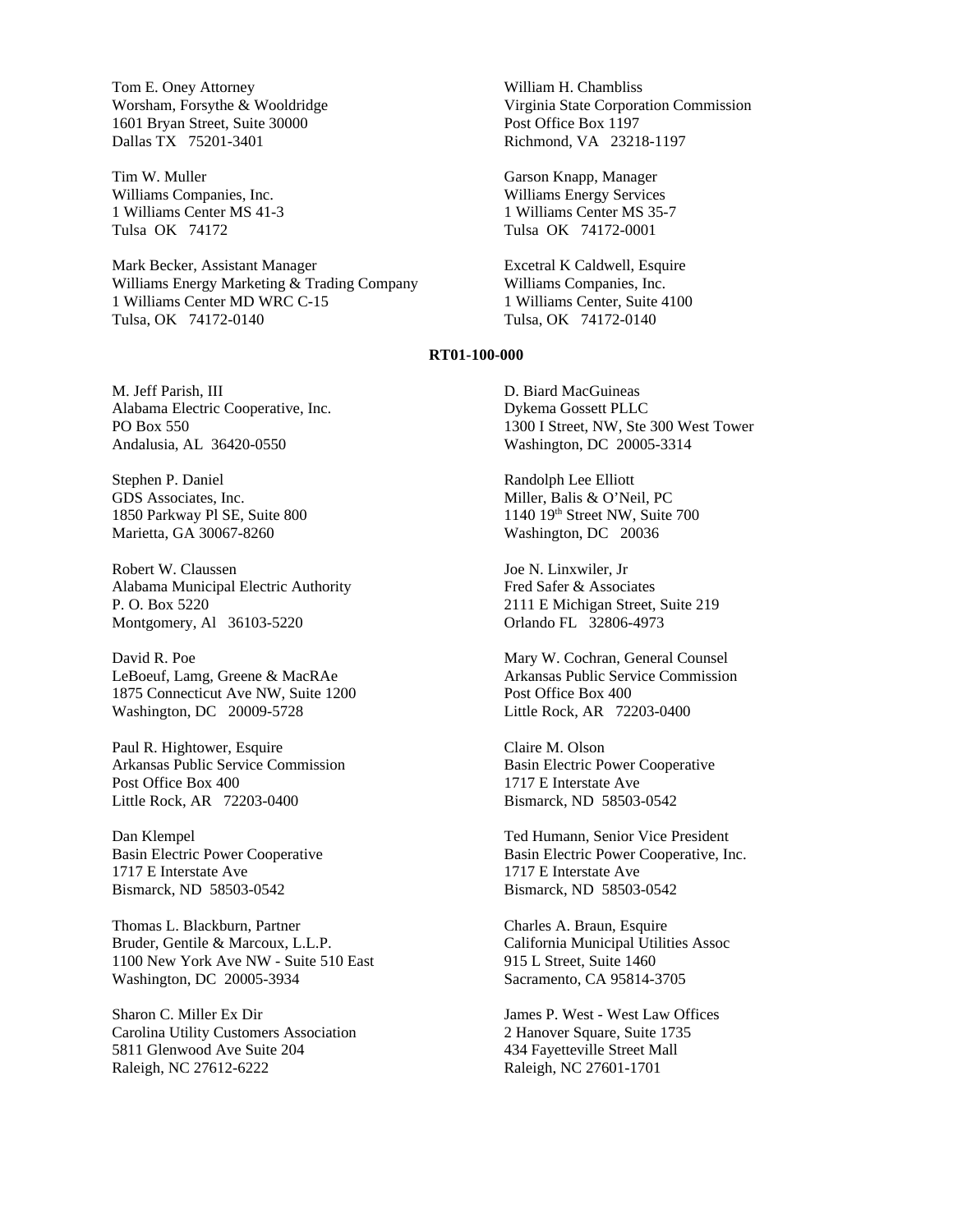Matthew Smith Cinergy Corporation 7200 Industrial Road Florence, KY 41042-2910

Cynthia S. Bogorad, Esquire Spiegel & McDiarmid 1350 New York Ave NW Ste 1100 Washington, DC 20005-4710

Peter W. Frost Conoco, Inc 600 N. Dairy Ashford, CH-1068 Houston, TX 77079-1100

Kenneth H. Kuyper Vice President Corn Belt Electric Cooperative, Inc. PO Box 508 Humboldt, IA 50548-0508

Alvin Tschepen Minnkota Power Cooperative P.O. Bxo 13200 Grand Forks, ND 58208-3200

Gary Paulsen Montana Dakota Utilities 400 N 4th St Bismarck, ND 58501-4022

Robert J. Harris Western Area Power Administration PO Box 35800 Billings, MT 59107-5800

Ted Humann, Senior VP Basin Electric Power Cooperative 1717 E Interstate Avenue Bismark, ND 58503-0542

Mary J. Doyle Dynegy, Inc. 1500 K Street NW, Suite 400 Washington, DC 20005

Michael K. Lavanga Brickfield, Burchette, Ritts, & Stone 1025 Thomas Jefferson St NW, 8<sup>th</sup> Floor, W Tower Washington, DC 2007-5201

Jay Carriere, Manager, Transmission Issues Edison Electric Institute 701 Pennsylvania Ave NW Washington, DC 20004-2608

John P. Mathias Edison Mission Energy 555 12th St NW Ste 640 Washington, DC 20004-1200 Jeffrey A. Gollomp Cinergy Services, Inc. PO Box 960 Cincinnati, OH 45201-0960

Margaret A. McGoldrick, Esquire Spiegel & McDiarmid 1350 New York Ave NW Ste 1100 Washington, DC 20005-4710

Bruce A. Connell Conoco Inc. 600 N. Dairy Ashford, ML-1080 Houston, TX 77079-1100

Alan Heintz, VP R J. Rudden Associates, Inc. 1920 L. Street NW, Suite 330 Washington, DC 20036-5004

David Westbrock Heartland Consumers Power District PO Box 248 Madison, SD 57042-0248

Dennis L. Wagner Northwestern Public Service 600 Market Street West Huron, SD 57350-1500

Henry J Knapp, Project Manager Crescent Moon RTO 131 W 18th St Sioux Falls, SD 57105-0716

Thomas L. Blackburn Esquire Bruder, Gentile & Marcoux, LLP 1100 New York Avenue, NW, Suite 510 East Washington, DC 20005-3934

Stephen L. Huntoon, Director Dynegy, Inc. 1500 K Street NW, Suite 400 Washington, DC 20005

David K. Owens, Executive Vice President Edison Electric Institute 701 Pennsylvania Ave NW Washington, DC 20004-2608

Andrew S. Katz, Director Edison Electric Institute 701 Pennsylvania Ave NW Washington, DC 20004-2608

William Roberts Edison Mission Marketing & Trading, Inc. 160 Federal St Boston, MA 02110-1700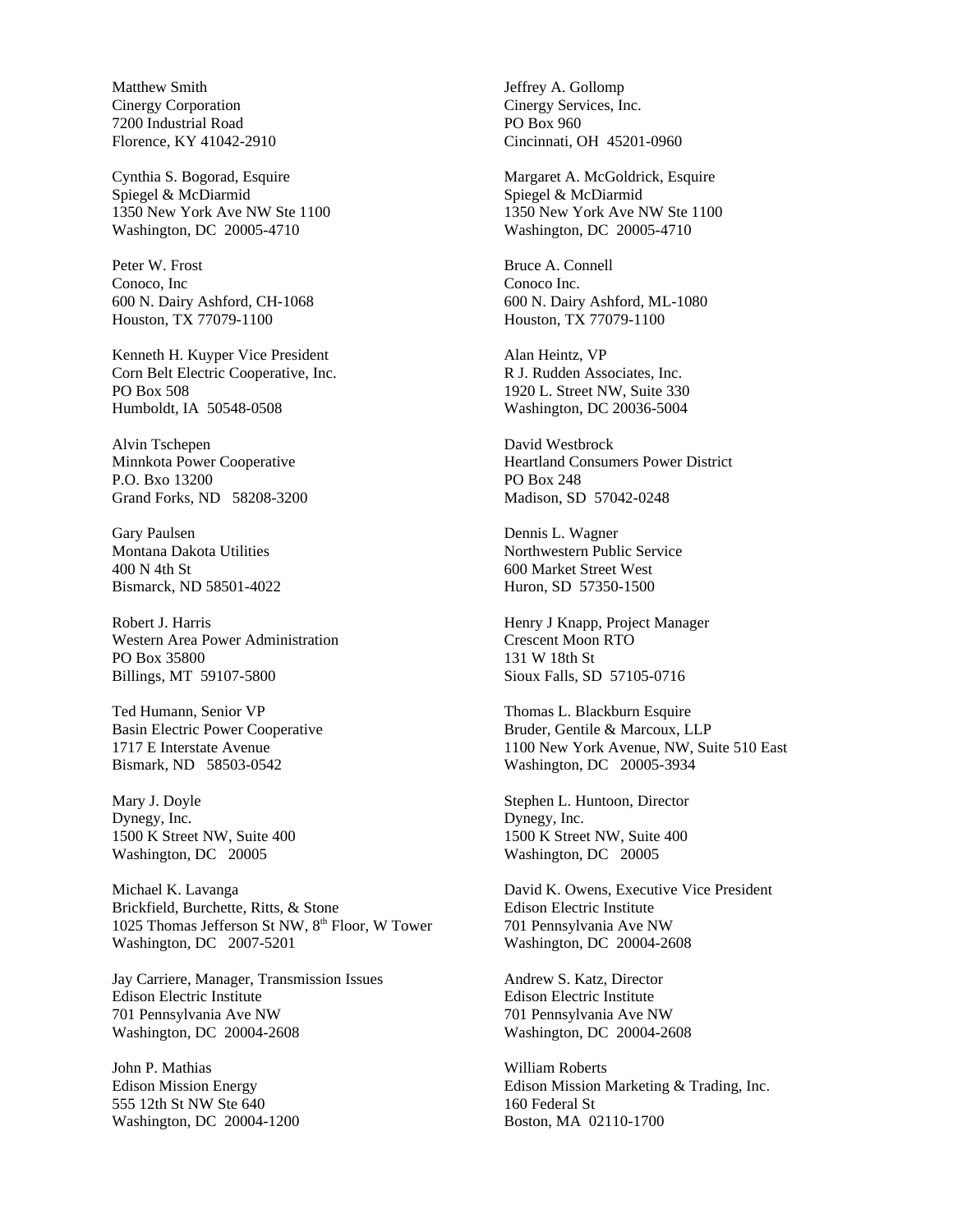Alan B. Foster El Paso Merchant Energy 2 Newton Executive Park Newton, MA 02462-1461

James N. Norwood, Esquire Spiegel & McDiarmid 1350 New York Ave NW Ste 1100 Washington, DC 20005-4710

David E. Pomper Spiegel & McDiarmid 1350 New York Ave NW Ste 1100 Washington, DC 20005-4710

Henry I. Southwick Florida Power Corporation PO Box 14042 Saint Petersburg, FL 33733-4042

Robert M. Lamkin LeBoeuf, Lamb, Greene & MacRae, LLP 1875 Connecticut Ave NW Ste 1200 Washington, DC 20009-5715

Patrick M. Bryan, Senior Attorney FPL Energy, LLC 700 Universe Blvd Juno Beach, FL 33408-2657

Douglas F. John, Esquire John & Hengerer 1200 17<sup>th</sup> Street NW, Suite 600 Washington, DC 20036-3013

Gregg D. Ottinger Duncan & Allen 1575 I St NW Ste 300 Washington, DC 20005-1105

Christine C. Ryan Brickfield Burchette Ritts & Stone PC 1025 Thomas Jefferson St NW, 8th Floor, W Tower Washington, DC 20007-5201

James H. Douglass, Esq. ISO New England Inc. 1 Sullivan Rd Holyoke, MA 01040-2841

Robert Miller Kissimmee Utility Authority 1701 W Carroll Street Kissimmee, FL 34741-6804

Lisa G. Dowden, Esquire Speigel & McDiarmid 1350 New York Aenue NW, Suite 1100 Wahsington, DC 20005-4710

Gary J. Newell Spiegel & McDiarmid 1350 New York Ave NW Ste 1100 Washington, DC 20005-4710

Cynthia S. Bogorad, Esquire Spiegel & McDiarmid 1350 New York Ave NW Ste 1100 Washington, DC 20005-4710

Margaret A. McGoldrick, Esquire Spiegel & McDiarmid 1350 New York Ave NW Ste 1100 Washington, DC 20005-4710

James P. Fama LeBoeuf, Lamb, Greene & MacRae, LLP 1875 Connecticut Ave NW Washington, DC 20009-5728

Roberto R. Denis, Vice President FPL Energy, LLC 700 Universe Blvd Juno Beach, FL 33408-2657

Roger Westphal Gainesville Regional Utilities Post Office Box 147117 Gainesville, FL 32614-7117

Allen B. Pease, General Counsel Grand River Dam Authority 226 W Dwain Willis Ave Vinita, OK 74301-4654

Michele Beck Jensen Great River Energy PO Box 800 Elk River, MN 55330-0800

David Westbrock Heartland Consumers Power District PO Box 248 Madison, SD 57042-0248

Howard H. Shafferman Ballard Spahr Andrews & Ingersoll, LLP 601 13th Street, NW, Suite 1000 South Washington, DC 20005-3807

Andrea G. Lonian, Esquire Speigel & McDiarmid 1350 New York Aenue NW, Suite 1100 Wahsington, DC 20005-4710

Robert C. McDiarmid Esquire Spiegel & McDiarmid 1350 New York Ave NW Ste 1100 Washington, DC 20005-4710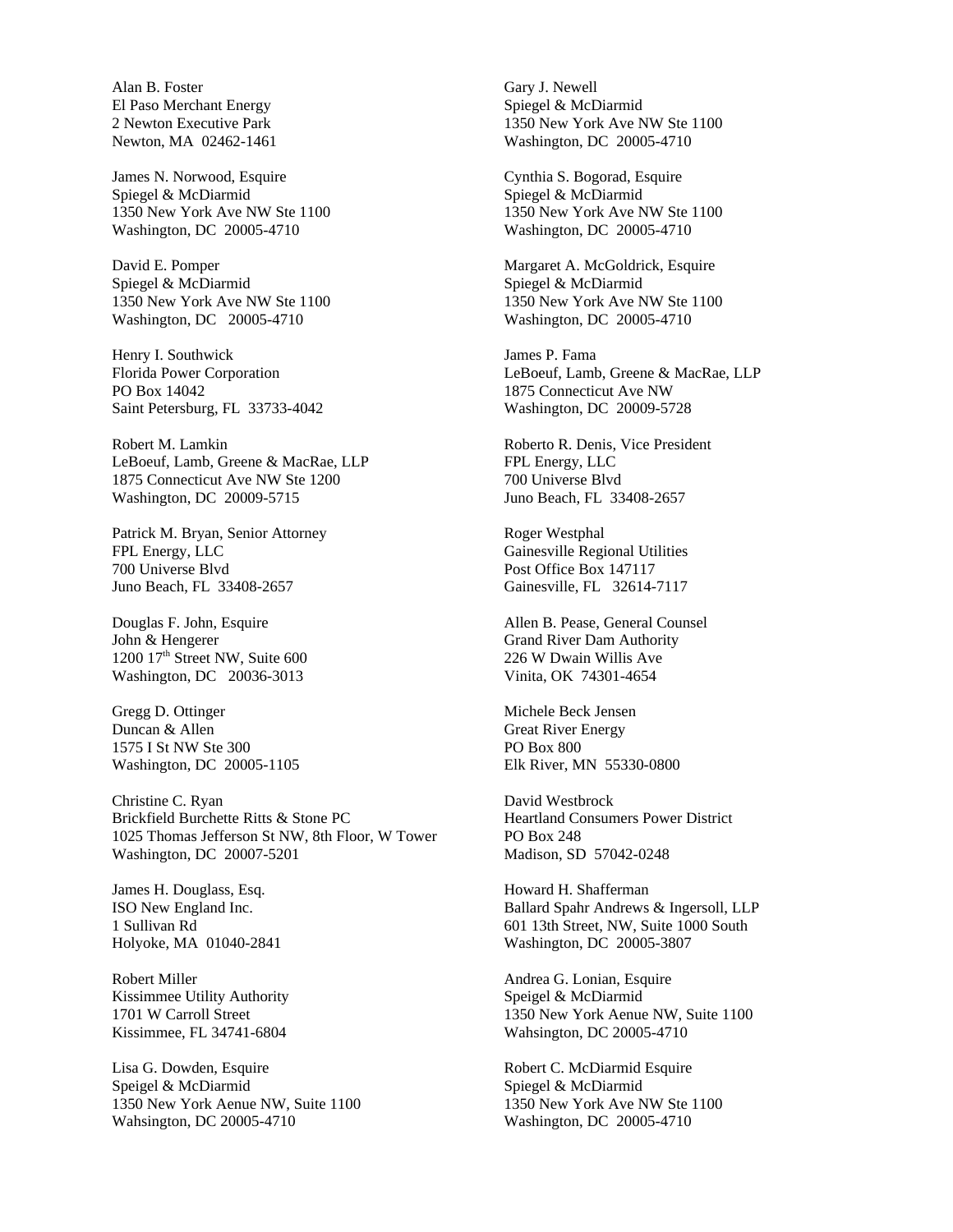Paul Elwing Lakeland Electric and Water Utilities 501 East Lemon Street Lakeland, FL 33801-5050

Robert Y. Hirasuna, Esquire Leonard, Street and Deniard 1701 Pennsylvania Ave NW, Suite 1045 Washington, DC 20006-5805

Michael R. Frontham Stone Pigman, Walther, Wittman et al. 546 Carondelet Street New Orleans, LA 70130-3509

David L. Schwartz Latham & Watkins 555 11th St NW Ste 1000 Washington, DC 20004-1300

George M. Fleming, General Counsel Mississippi Public Service Commission P. O. Box 1174 Jackson, MS 39205-1174

Gary Paulsen Montana-Dakota Utilities Company 400 N 4th St Bismarck, ND 58501-4022

Wallace F. Tillman, General Counsel National Rural Electric Cooperative Association 4301 Wilson Blvd Arlington, VA 22203-1867

Susan N Kelly Esquire Miller, Balis & O'Neil, PC 1140 19<sup>th</sup> Street NW, Suite 700 Washington, DC 20036-6607

Ron Lanclos, Manager Occidental Chemical Corporation 5 E Greenway Plz Ste 1500 Houston, TX 77046-0520

Glenn Loomer Oglethorpe Power Corporation PO Box 1349 Tucker, GA 30085-1349

Miles Halcomb, Esquire Oklahoma Corporation Commission P. O. Box 52000 Oklahoma City, OK 73152-2000

Robert D. Stewart, Jr., Esquire Oklahoma Gas & Electric Company PO Box 321 Oklahoma City, OK 73101-0321

Douglas F. John, Esquire John & Hengerer 1200 17<sup>th</sup> Street NW, Suite 600 Washington, DC 20036-3013

Thomas L. Rudenbusch Duncan, Weinberg, Genzer & Pembroke, P.C 1615 M St NW Ste 800 Washington, DC 20036-3213

Alvin Tschepen Minnkota Power Cooperative P O Box 13200 Grand Forks, ND 58208-3200

Debra R. Bolton, Esquire Mirant Americas, Inc. 901 F St NW Ste 800 Washington, DC 20004-1417

Duncan Kincheloe Missouri Joint Municipal Electric Utilities 2407 W Ash St Columbia, MO 65203-0045

Donna M. Sauter McDermott, Will & Emery 600 13th Street NW Washington, DC 20005-3005

Thomas K. Austin, Esquire North Carolina Electric Membership Corp Post Office Box 27306 Raleigh, NC 27611-7306

Dennis L. Wagner Northwestern Public Service 600 Market Street West Huron, SD 57350-1500

Roger St. Vincent, Esquire Dewey Ballantine LLP 1775 Pennsylvania Ave NW Washington, DC 20006-4605

Lynn L. Williams, Esquire Oklahoma Corporation Commission P. O. Box 52000 Oklahoma City, OK 73152-2000

Kenneth R. Zimmerman, Ph.D. Oklahoma Corporation Commission P. O. Box 52000 Oklahoma City, OK 73152-2000

Melvin Perkins, Manager Oklahoma Gas & Electric Company PO Box 321 Oklahoma City, OK 73101-0321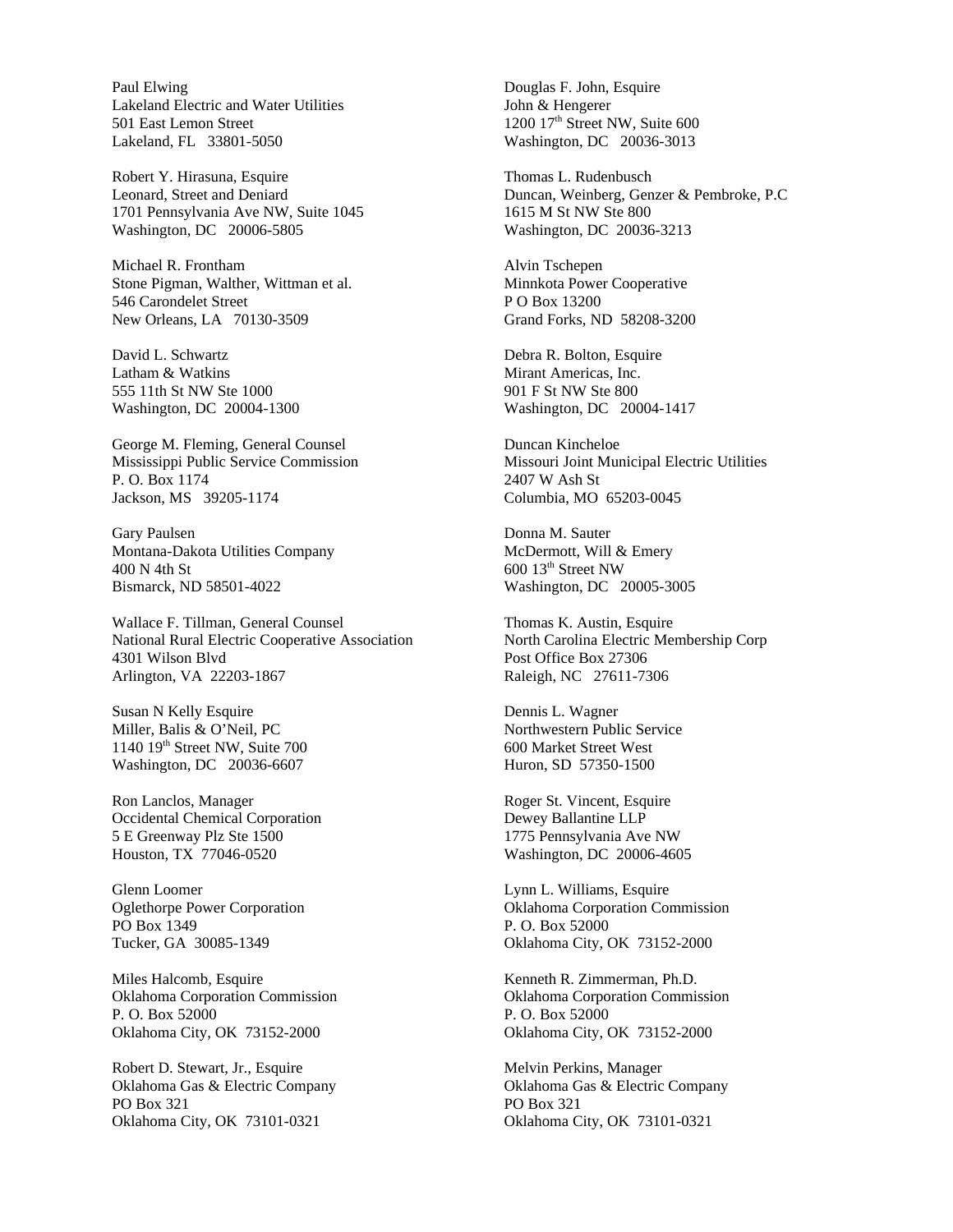Martin V. Kirkwood Jones, Day, Reavis & Pogue 51 Louisiana Ave NW Washington, DC 20001-2105

Margaret A. McGoldrick Spiegel & McDiarmid 1350 New York Ave NW Ste 1100 Washington, DC 20005-4710

W. Thaddeus Miller Orion Power Holdings, Inc. 7 E Redwood St Fl 10 Baltimore, MD 21202-1115

Steven R. Teitelman, President PSEG Energy Resources & Trade, LLC PO Box 570 Newark, NJ 07101-0570

Pauline Foley PSEG Services Corporation PO Box 570 Newark, NJ 07101-0570

Pierre Landrieu, V. President Public Service Electric & Gas Company PO Box 570 Newark, NJ 07101-0570

F. David Butler, Esquire South Carolina Public Service Commission PO Box 11649 Columbia, SC 29211-1649

Denver L. Rampey Jr., Asst. Administrator Southeastern Power Administration 1166 Athens Tech Rd Elberton, GA 30635-6711

Robert D. Goss, Deputy Asst. Admin. Southeastern Power Administration 1166 Athens Tech Rd Elberton, GA 30635-6711

Kevin F. Duffy, Esquire American Electric Power Service Corp PO Box 16631 Columbus, OH 43216-6631

Kathleen E. Magruder, VP, Government Affairs The New Power Company 1 Manhattanville Rd Purchase, NY 10577-2100

Tom E. Oney, Attorney Worsham, Forsythe, & Wooldridge 1601 Bryan St Ste 30000 Dallas, TX 75201-3401

Spiegel & McDiarmid David B. Lieb 1350 New York Ave NW Ste 1100 Washington, DC 20005-4710

Robert C. McDairmid, Esquire Spiegel & McDiarmid 1350 New York Ave NW Ste 1100 Washington, DC 20005-4710

Mitchell F. Hertz, Esquire Kirkland & Ellis 655 15th St NW Ste 1200 Washington, DC 20005-5701

Harold W. Borden, Jr., V. President PSEG Power LLC PO Box 570 Newark, NJ 07101-0570

Michael Desselle, Manager American Electric Power Service Corp P. O. Box 660154 Dallas, TX 75266-0154

George C. Roberts, Director Schulmbergersema North America 5430 Metric Place Norcross, GA 30092

Charles A. Borchardt, Administrator Southeastern Power Administration 1166 Athens Tech Rd Elberton, GA 30635-6711

Leon Jourolmon, Asst. Administrator Southeastern Power Administration 1166 Athens Tech Rd Elberton, GA 30635-6711

Lawrence A. Gollomp US Department of Energy 1000 Independence Ave SW -6D-033/FORS Washington, DC 20585-0001

Carroll Waggoner Sunflower Electric Cooperative, Inc. PO Box 980 Hays, KS 67601-0980

Martha A. Duggan The New Power Company 3102 6th St N Arlington, VA 22201-2002

William H. Chambliss Virginia State Corporation Commission P O. Box 1197 Richmond, VA 23219-1197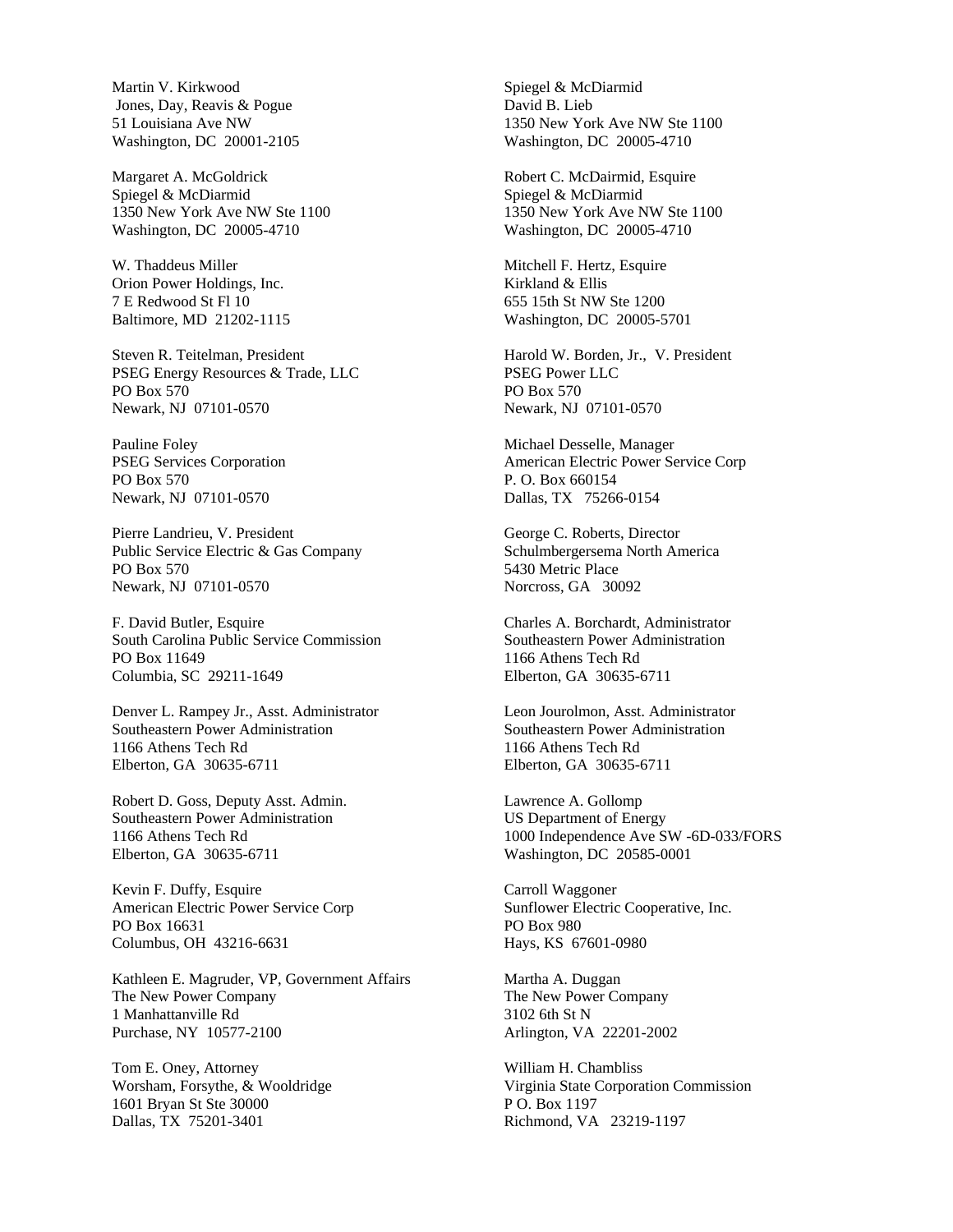Susan N. Kelly Esquire Miller Balis & O'Neil PC 1140 19th Street NW, Suite 700 Washington, DC 20036-6607

Jane L. Mudgett Williams Energy Marketing & Trading PO Box 2848 Tulsa, OK 74101-2848

Garson Knapp, Manager Williams Energy Services 1 Williams Ctr, MS 35-7 Tulsa, OK 74172-0001

M. J. Parish III VP Alabama Electric Cooperative, Inc. Post Office Box 550 Andalusia, AL 36420

David R. Poe LeBoeuf Lamb Greene & McRae 1875 Connecticut Avenue NW, Suite 1200 Washington, DC 20009-5728

Patrick J. McCormick III Balch & Bingham LLP 1275 Pennsylvania Avenue NW Fl 10 Washington, DC 20004-2404

Corrine J. Obrien Executive Assistant American Transmission Company Post Office Box 47 Waukesha, WI 553187-0047

Peter W. Brown Aquilla Energy Marketing Corporation 501 South Street Bow, NH 03304-3416

Phyllis G. Kimmel Miller, Balis & O'Neil PC 1140 19th Street NW Suite 700 Washington, DC 20036-6607

Gary A. Dahlke Paine, Hamblen, Coffin, Brook & Miller 717 W Sprague Avenue Suite 1200 Spokane WA 99201-3919

Kathleen A. McGown, Legal Assistant Bonneville Power Administration Post Office Box 3621 Portland, OR 97208-3621

Robert J. Harris Western Area Power Administration PO Box 35800 Billings, MT 59107-5800

Excetral K. Caldwell, Senior Attorney Williams Energy Services 1 Williams Ctr # MS41-3 Tulsa, OK 74172-0140

Mark Becker Williams Energy Marketing & Trading Company 1 Williams Center # MD WRC C-15 Tulsa, OK 74172-0140

## **RM01-12-000**

Randolph L. Elliott Miller Balis & O'Neil PC 1140 19th Street NW, Suite 700 Washington, DC 20036-6601

Becky Bruner Vinson & Elkins LLP 1455 Pennsylvania Avenue NW Washington, DC 20004-1008

Stuart Solomon VD, Public Policy American Electric Power 1 Riverside Plaza Columbus OH 43215-2355

Lawrence M Oliva, Partner Andersen 633 W 5th Street, 29th Floor Los Angeles, CA 90071-2005

John D. McGrane Morgan, Lewis & Brockius LLP 1800 M Street NW Washington, DC 20036-5802

Randall O. Cloward Avista Corporation P. O. Box 3727 Spokane WA 99220-3727

James A. Johnson, Manager Big Bend Electric Cooperative, Inc. Post Office Box 348 Ritzville, WA 99169-0348

Charles A Braun California Municipal Utilities Association 915 L Street Suite 1460 Sacramento CA 95814-3705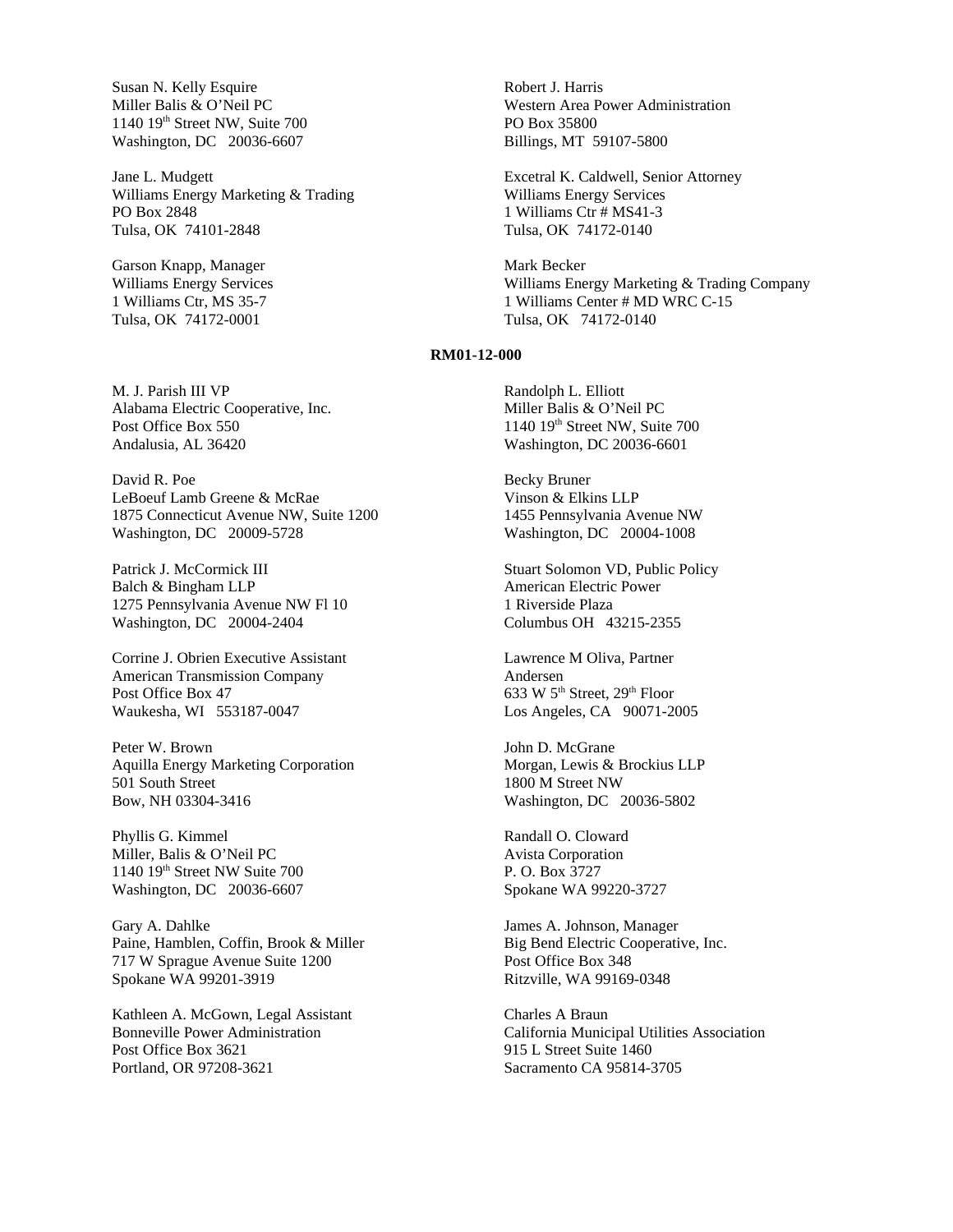Sean H. Gallagher, Attorney California Public Utilities Commission 505 Van Ness Avenue Room 50356 San Francisco, CA 94102-3214

Donald K. Dankner, Esquire Winston & Strawn 1400 L Street NW Washington, DC 20004-3509

Sandra S. Huling General Manager Clearwater Power Company Post Office Box 997 Lewiston, ID 83501-0997

Michael Alcantar Cogeneration Association of California 120 Montgomery Street, Suite 2200 San Francisco, CA 94104-4354

Terry Agriss Director Consolidated Edison Co. of New York, Inc. 4 Irving Place Room 1138 New York NY 10003-3502

Stuart Nachmias, Senior Advisor Consolidated Edison Co. of New York, Inc. 4 Irving Place Room 1138 New York NY 10003-3502

David W. Taylor Constellation Power Source, Inc. 111 Market Place Suite 500 Baltimore, MD 21202-4040

Paul E. Nordstrom, Esquire Sullivan & Worcester 901 15<sup>th</sup> Street NW Suite 700 Washington, DC 20005-2327

Robert S. Golden, Jr. Asst Atty Gen Department of Public Utility Control 10 Franklin Square New Britain, CT 06051-2655

Timothy R. Robinson, Gen Counsel District of Columbia Public Service Commission 1333 H Street NW, 2<sup>nd</sup> Floor-West Washington, DC 20005-4707

Stephen L. Huntoon, Director Dynegy Power Marketing, Inc. 1500 K Street NW, Suite 400 Washington, DC 20005-1241

Michael K. Lavanga Brickfield, Burchette, Ritts, & Stone 1025 Thomas Jefferson St NW - 8<sup>th</sup> Floor, W Tower Washington, DC 2007-5201

John Watzka Manager Central Hudson Gas & Electric Corp 284 South Avenue Poughkeepsie, NY 12601-4838

Parul R. Davies Gen Manager Central Lincoln Peoples Utility District Post Office Box 1126 Newport, OR 97365-0090

David W. Brammer, Manager Cleco Power LLC Post Office Box 2400 Tulsa, OK 74102-2400

Jim Stubblefield, Manager Columbia Power Cooperative Association Post Office Box 97 Monument, OR 97864-0097

Neil Butterklee Consolidated Edison Co. of New York, Inc. 4 Irving Place Room 1138 New York NY 10003-3502

Lisa M. Decker Counsel Constellation Power Source, Inc. 111 Market Place, Suite 500 Baltimore MD 21202-4040

John F. Mayse General Manager Consumers Power, Inc. 6990 Southwest West Hills Road Philomath, OR 97370

Bruce Burcut Ex Director Delaware Public Service Commission 821 Silver Lake Blvd - Cannon Bldg, Suite 100 Dover DE 19904-2458

Robert Luysterborghs, Esquire Department of Public Utility Control 10 Franklin Square New Britain, CT 06051-2655

Mary J. Doyle Dynegy Power Marketing, Inc. 1500 K Street NW, Suite 400 Washington, DC 20005-1241

Legal Department Dynegy Power Marketing, Inc. 1500 K Street NW, Suite 400 Washington, DC 20005-1241

David B. Raskin Steptoe & Johnson LLP 1330 Connecticut Avenue NW Washington, DC 200036-1704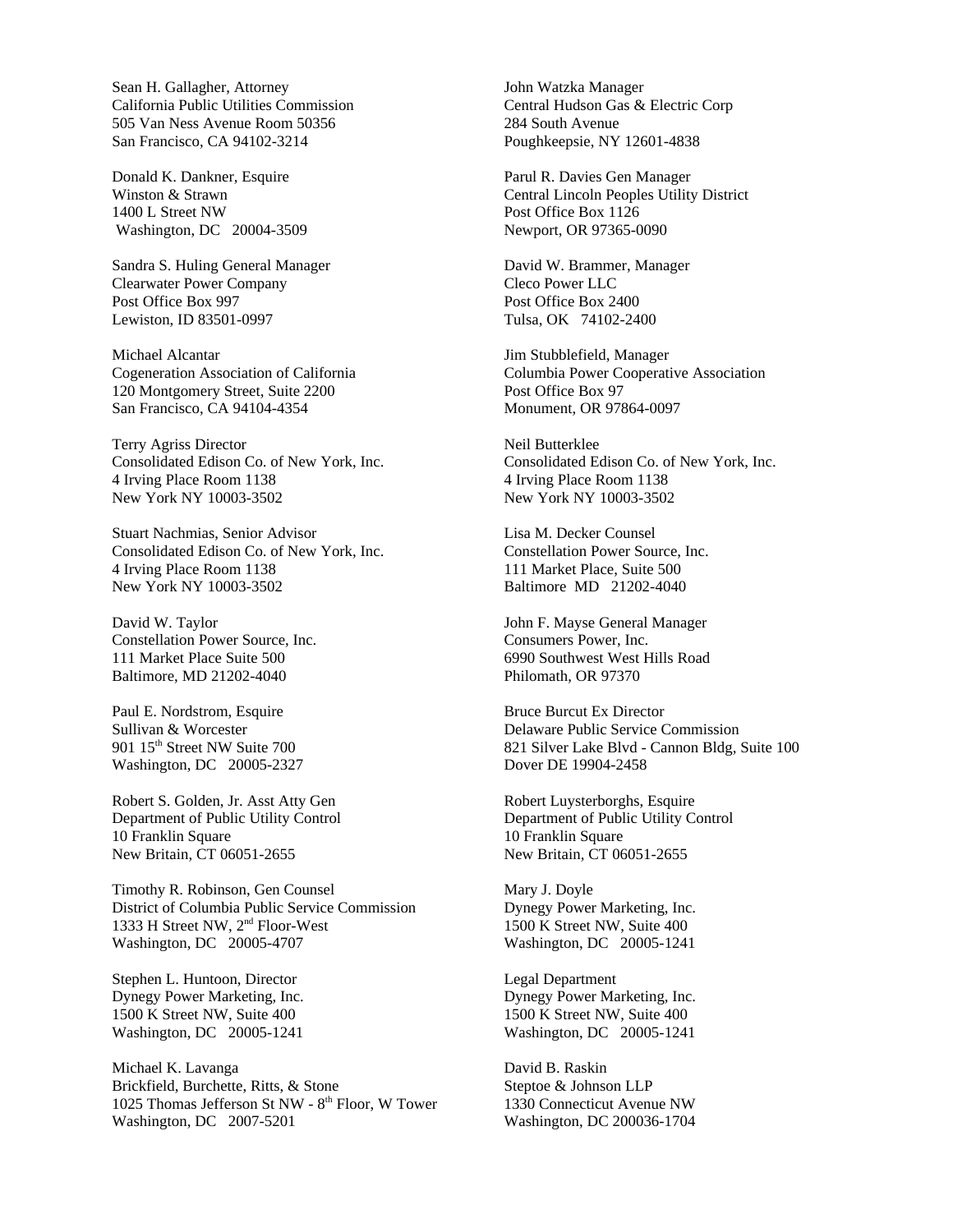Michael Reddy Electric Power Supply Association 1401 New York Avenue NW Washington, DC 20005-2102

John A. Anderson, Executive Director Electricity Consumers Resource Council 1333 H Street NW Suite 800 West Tower Washington, DC 20005-4707

Evelyn Kahl Esquire Energy Producers & Users Coalition 120 Montgomery Street, Suite 2200 San Francisco, CA 94104-4354

Everett Zillinger Fertilizer Institute 820 First Street NE Washington, DC 2002-4243

Matthew W. S. Estes Skadden Arps Slate Meagher & Flom LLP 1440 New York Ave NW Washington, DC 20005-2111

Richard J. Pierce, Professor George Washington University Law School 2000 H Street, NW Washington, DC 20052-0001

Jay G. Eimers, General Manager Idaho County Light & Power Cooperative Post Office Box 300 Grangeville, ID 83530-0300

Shangyou Hao 947 Cottonwood Way Walnut, CA 91789-1494

Matthew T. Rick John & Hengerer 1200 17<sup>th</sup> Street NW, Suite 600 Washington, DC 20036-3013

Clinton A Vince Sullivan & Worcester LLP 1666 K Street N, Suite 700 Washington, DC 20006-1208

Stanley B. Klimberg Long Island Power Authority 333 Earle Ovington Boulevard Uniondale, NY 11553-3610

Lisa Fink, Esquire Maine Public Utilities Commission 18 State House Station, 333 State Street Augusta, ME 04333-0001

John P. Hughes Director, Technical Affairs Electricity Consumers Resource Council 1333 H Street NW Suite 800 West Tower Washington, DC 20005-4707

Sara D. Schotland, Esquire Cleary, Gottleib, Steen & Hamilton 2000 Pennsylvania Avenue NW, Suite 9000 Washington, DC 20006-1812

John Flory President eNMARKET Corporation 1229 Villaverde LN Suite A Davis, CA 95616-6526

James D. Senger Kirkland & Ellis  $655$   $15<sup>th</sup>$  Street NW Washington, DC 20005-5701

Matthew T. Rick John & Hengerer 1200 17<sup>th</sup> Street NW Suite 600 Washington, DC 20036-3013

Randall T. Whitaker, General Manager Harney Electric Cooperative, Inc. 1326 Hines Boulevard Burns OR 97720-2303

William McCarty, Chairman Indiana Utility Regulatory Commission 302 W Washington Street, Rm E306 Indianapolis, IN 46204-2738

Clifford S. Sikora Troutman Sanders LLP Market Street N -  $4019<sup>th</sup>$  St NW Ste 1000 Washington, DC 20004-2134

Walter P. Bussells Large Public Power Council 21 W Church Street Jacksonville, FL 32202-3155

Robert Y. Hirasuna Attorney Leonard Street & Deinard 1701 Pennsylvania Avenue NW Suite 1045 Washington, DC 20006-5805

David P. Yaffe Van New Feldman PC 1050 Thomas Jefferson Street NW Fl 7 Washington, DC 20007-3837

Harvey L. Reiter, Partner Morrison & Hecker 1150 18th Street NW, Suite 800 Washington, DC 20036-3816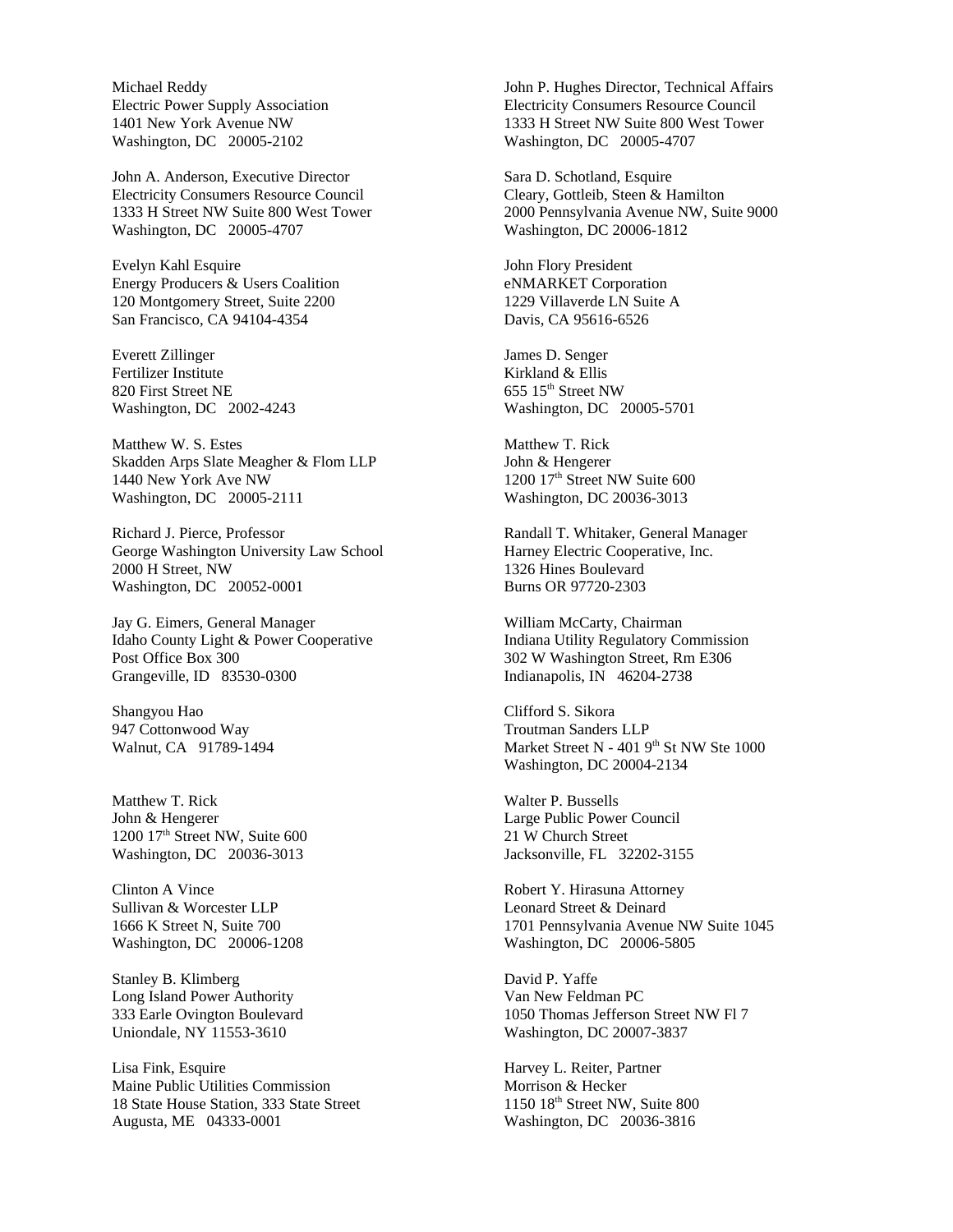Sandra L. Hall Maryland Public Service Commission 6 Saint Paul Street Fl 16 Baltimore, MD 21202-6806

Kenneth O. Lyons Director MG Industries 3 Great Valley Parkway Malvern PA 19355-1416

Glenna D. Logan Adm Asst to Cmr Nelson Michigan Public Service Commission 6545 Mercantile Way Lansing, MI 48911-5990

Stephen G. Kozey Midwest Independent Transmission System 701 City Center Drive Carmel IN 46032

Carrie Hill Allen Senior Attorney Mirant Americas, Inc. 901 F Street NW Washington, DC 20004-1417

Edward Gray Director, Energy Policy National Electrical Manufacturers Association 1300 17<sup>th</sup> Street N. Suite 1847 Rosslyn VA 22209-3801

Joel DeJesus, Counsel National Grid USA Service Company, Inc. 25 Research Drive Westborough MA 01582-0001

Harvey L. Reiter Morrison & Hecker LLP 1150 18<sup>th</sup> Street NW Suite 800 Washington, DC 20036-3845

Edgar K. Byham Esquire New York Power Authority 123 Main Street White Plains, NY 10601-3104

Lawrence G. Malone New York Public Service Commission 3 Empire State Plaza Albany, NY 12223-1000

Stuart Nachmias Senior Advisor New York Transmission Owners 4 Irving Plaza New York, NY 10003-3502

George M. Pond Esquire Hiscock & Barclay LLP 50 Beaver Street Albany, NY 12207-1511

Judith E. Laster Assistant Attorney General Massachusetts Attorney General 200 Portland Street Fl 4 Baltimore, MA 02114-1715

Paul R. Williams, Manager, Energy Management MG Industries 3 Great Valley Parkway Malvern PA 19355-1416

Robert B. Nelson, Commissioner Michigan Public Service Commission 6545 Mercantile Way Lansing, MI 48911-5990

Stephen L. Teichler Duane Morris & Heckscher LLP 1667 K Street NW Suite 700 Washington, DC 20006-1654

Donna M. Sauter McDermott Will & Emery 600 13th Street NW Washington, DC 20005-3005

Bradley Miliauskas, Esquire Swidler Berlin Shereff Friedman LLP 3000 K Street NW Suite 300 Washington, DC 20007-5109

William C. Miller, Jr. Manager Nespelem Valley Electric Coop P. O. Box 31 Mespelem, WA 99155-0031

Ted J. Murphy Hunton & Williams 1900 K Street NW Washington, DC 20006-1110

William Palazzo, Manager Transmission New York Power Authority 123 Main Street White Plains, NY 10601-3104

Stuart A. Caplan Huber Lawrence & Abell  $605$  3<sup>rd</sup> Avenue 27<sup>th</sup> Floor New York, NY 10158-0180

Michael W. Murphy Niagara Mohawk Power Corporation 300 Erie Boulevard West Syracuse, NY 13202-4201

Susan L. Hodgson Niagara Mohawk Power Corporation 300 Erie Boulevard West Syracuse, NY 13202-4201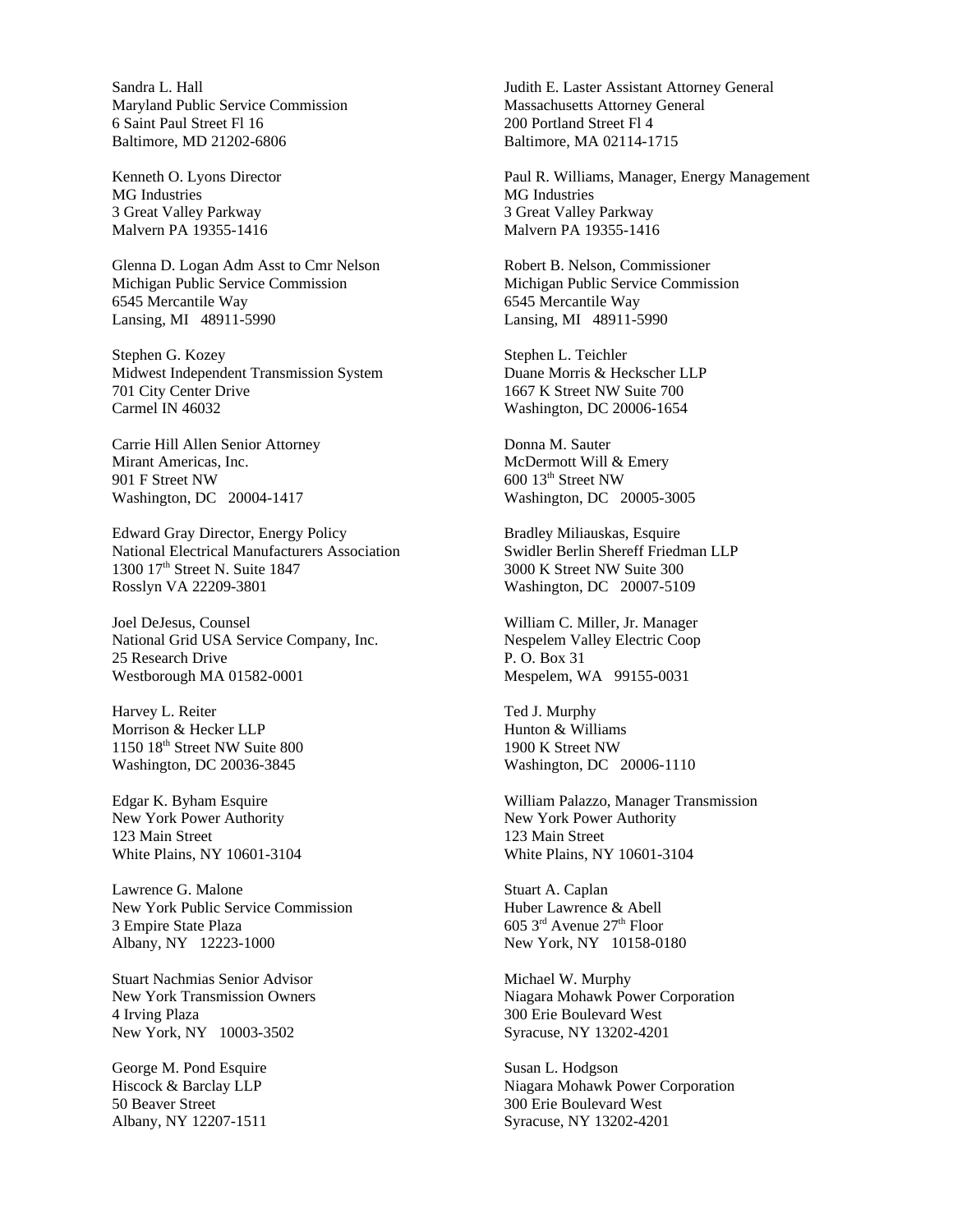Louis S Watson, Jr. Staff Attorney North Carolina Utilities Commission 4325 Mail Service Center Raleigh, NC 27699-4325

David B. Raskin Steptoe & Johnson LLP 1330 Connecticut Avenue, NW Washington, DC 20036-1704

Joseph M. DeVito NRG Energy, Inc. 901 Marquette Avenue, Suite 2300 Minneapolis, MN 55402-3265

Damon E. Xenopoulos Brickfield Burchette Ritts & Stone, PC 8<sup>th</sup> Floor, West Tower 1025 Thomas Jefferson Street, NW Washington, DC 20007-5201

Richard A. Rosen, Executive Vice President Tellus Institute 11 Arlington Street Boston, MA 02116-3406

Lynn L. Williams, Assistant General Counsel Oklahoma Corporation Commission Post Office Box 52000 Oklahoma City, OK 73152-2000

Kenneth R. Zimmerman PhD, Chief of Energy Oklahoma Corporation Commission Post Office Box 52000 Oklahoma City, OK 73152-2000

Neil H. Butterklee Consolidated Edison Co. of New York, Inc. 4 Irving Pl., Room 1815-S New York, NY 10003-3502

J. Cathy Fogel Sullivan & Worchester 901 15th Street, NW, Suite 700 Washington, DC 20005-2327

John Carr PacifiCorp 825 NW Multnomah St, Lloyd Center Tower Ste 300 Portland, OR 97232-2135

Paul M. Sotkiewicz, Director Energy Studies Post Office Box 117142 Gainesville, FL 32611-7142

Denise C. Goulet Pennsylvania Office of Consumer Advocate 555 Walnut Street, Fl. 5 Harrisburg, PA 17101-1925

Shelly Richardson, Esquire Northwest Requirements Utilities Post Office Box 61845 Vancouver, WA 98666-1845

Robert Y. Hirasuna, Attorney at Law Leonard, Street & Deinard, PA 1701 Pennsylvania Avenue, NW, Suite 1045 Washington, DC 20006-5805

Jeff Taylor Office of New Mexico Attorney General Bataan Memorial Building, Room 260 407 Galisteo Street Santa Fe, NM 87501-2646

Judith E. Laster Office of the Attorney General 200 Portland Street, Fl 4 Boston, MA 02114-1715

Miles Halcomb, Assistant General Counsel Oklahoma Corporation Commission Post Office Box 52000 Oklahoma City, OK 73152-2000

Stephen Bram, President Orange and Rockland Utilities, Inc. 4 Irving Pl, Room 1815-S New York, NY 10003-3502

Philip H. Carver, Senior Policy Analyst Oregon Office of Energy 625 Marion Street, NW, Suite 1 Salem, OR 97301-3737

Aleka Scott Pacific Northwest Generating Cooperative 711 NE Halsey Street, Suite 200 Portland, OR 97232-1268

Pamela L. Jacklin, Attorney Stoel Rives, LLP 900 SW 5th Avenue, Suite 2600 Portland, OR 97204-1235

Glen R. Thomas Pennsylvania Public Utility Commission Harrisburg, PA 17105-3265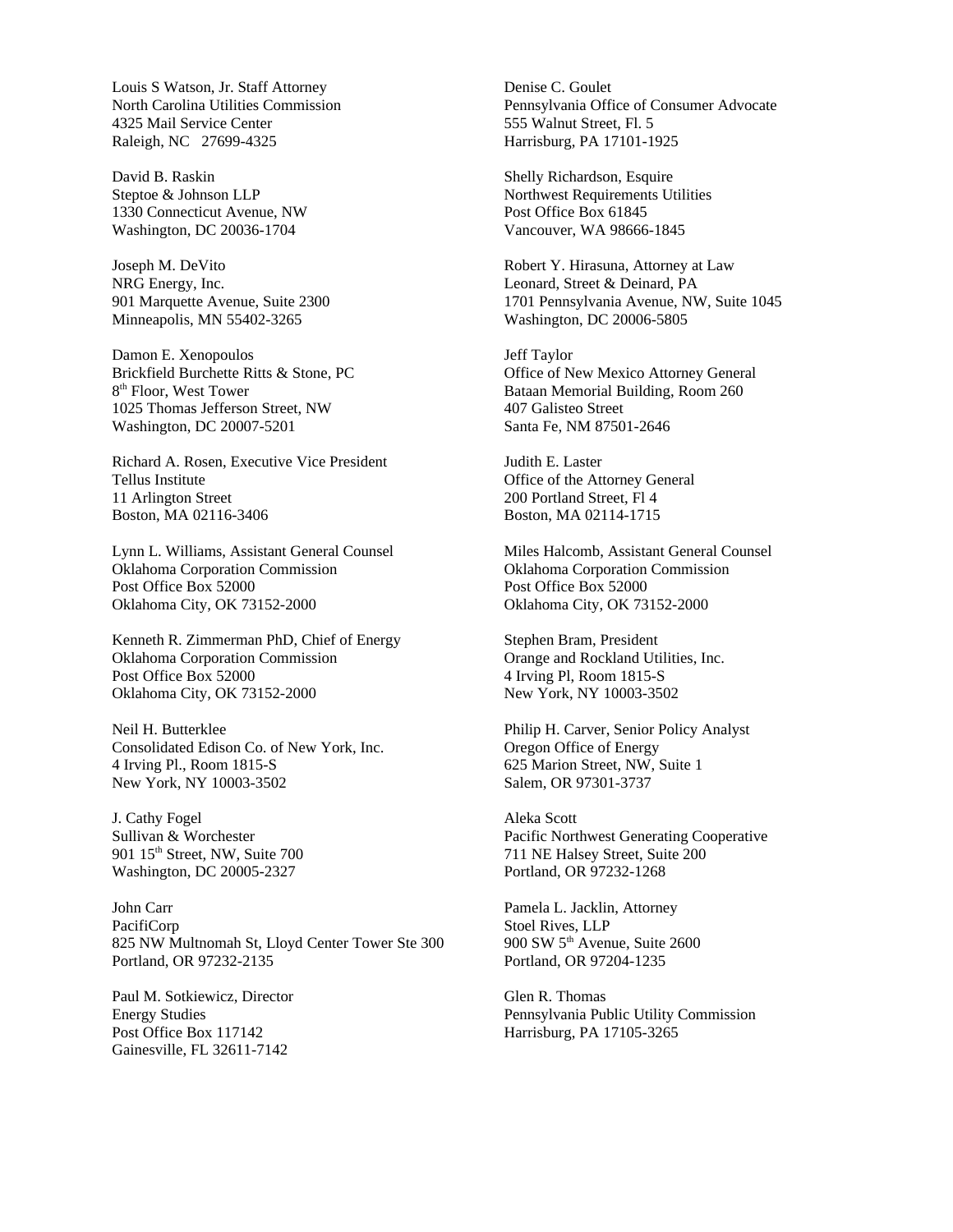Richard A. Drom PJM Interconnection LLC Valley Forge Corporate Center 955 Jefferson Avenue Norristown, PA 19403-2410

Craig A. Glazer, Manager PJM Interconnection LLC 1200 G Street, NW, Suite 600 Washington, DC 20005-3898

Kenneth R. Carretta, Esquire PSEG Service Corporation 80 Park Plaza, T5G Newark, NJ 07101

Pauline Foley PSEG Services Corporation Post Office Box 570 Newark, NJ 07101-0570

Kevin B. Cronin Public Service Commission of Wisconsin PO Box 7854 Madison, WI 53707-7854

Roberta B. Weller, Manager Pud #1 of Ferry County Post Office Box 1039 Republic, WA 99166-1039

Michael G. Briggs Reliant Energy 801 Pennsylvania Avenue, NW, Suite 620 Washington, DC 20004-2615

Majorie L. Perlman Rochester Gas & Electric Corporation 89 East Avenue Rochester, NY 14649-0001

Adrienne Clair Morrison & Hecker LLP 1150 18th Street, NW, Suite 800 Washington, DC 20036-3845

Leonard S. Hyman, Sen Industry Advisor Salomon Smith Barney, Inc. 388 Greenwich Street New York, NY 10013-2375

William K. Newman, Senior Vice President Southern Companies Services, Inc. Post Office Box 2641 Birmingham, AL 35291-0001

Frank Lacey, Director Strategic Energy, LLC 2 Gateway Center, Fl 9 Pittsburgh, PA 15222-1425 Barry S. Spector Wright & Talisman, P.C. 1200 G Street, NW, Suite 600 Washington, DC 20005-3898

Steve Hawke Portland General Electric 121 SW Salmon Street Portland, OR 97204-2901

Tamara L. Linde PSEG Service Corporation Post Office Box 570 Newark, NJ 07101-0570

Denise Peterson, Senior Counsel Public Power Council 1500 NW Irving Street, Suite 200 Portland, OR 97232-2267

John T. Stough, Jr. Hogan & Hartson, LLP 555 13th Street, NW Washington, DC 20004-1109

John Meyer Reliant Resources, Inc. 1111 Louisiana, 15<sup>th</sup> Floor Houston, TX 77002

Richard J. Pierce 2000 H Street, NW Washington, DC 20052-0001

Elizabeth W. Whittle Nixon Peabody LLP 401 9th Street, NW, Suite 900 Washington, DC 20004-2134

Paul T. Addison, Manager Director Salomon Smith Barney, Inc. 388 Greenwich Street New York, NY 10013-2375

Eric L. Christensen, Associate General Counsel Snohomish County PUD No. 1 Post Office Box 1107 Everett, WA 98206-1107

Mark A. Crosswhite Balch & Bingham LLP Post Office Box 306 Birmingham, AL 35201-0306

Wanda M. Schiller, General Counsel Strategic Energy, LLC 2 Gateway Center, Fl 9 Pittsburgh, PA 15222-1425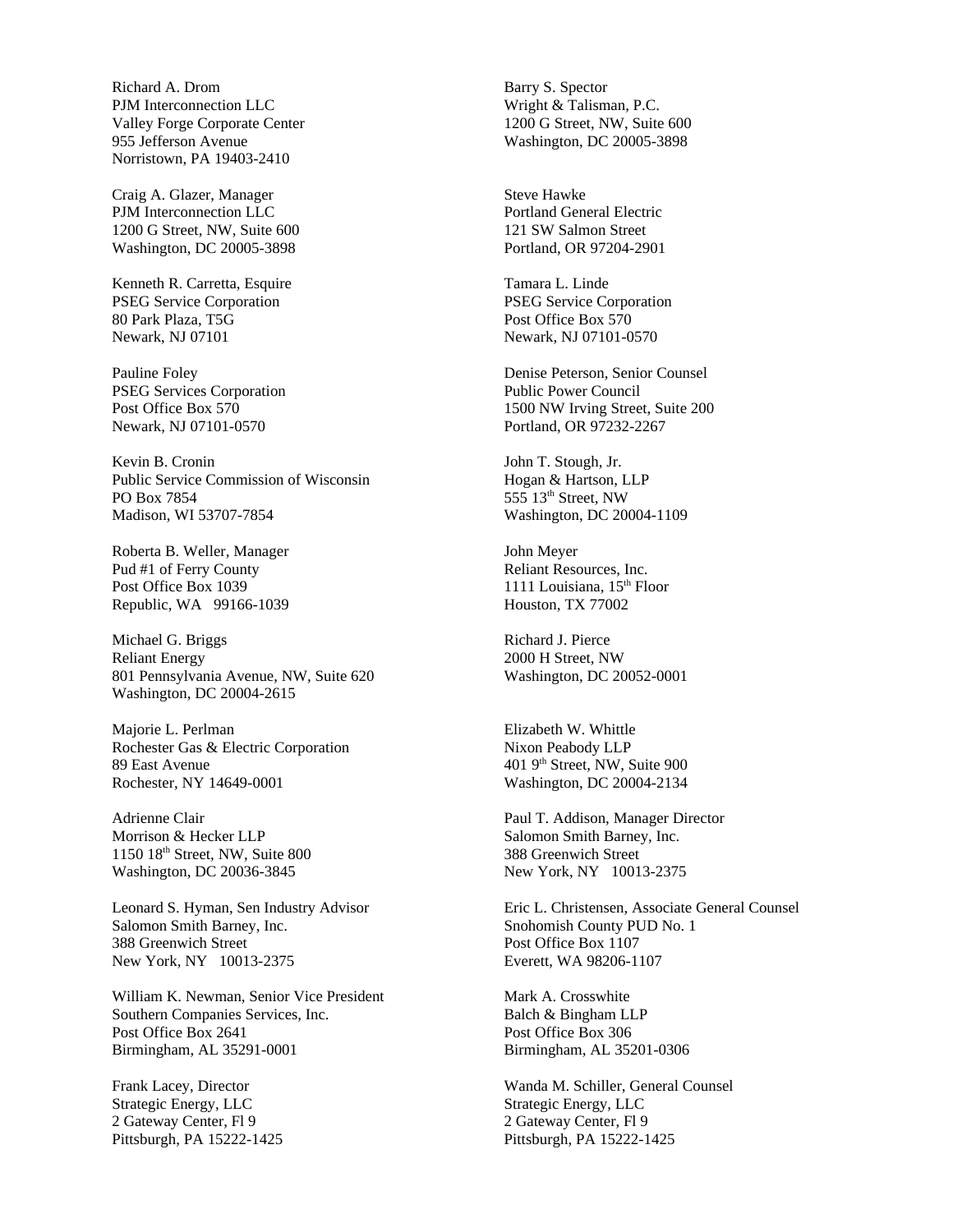Richard D. Tabors Tabors Caramanis & Associates 50 Church Street, 4<sup>th</sup> Floor Cambridge, MA 02138-3726

Jose A. Rotger, Manager TransEnergie U.S. Ltd. 110 Turnpike Road, Suite 300 Westborough, MA 01581-2864

Kenneth G. Jaffe, Esq. Swidler Berlin Shereff Friedman, LLP 3000 K Street, NW, Suite 300 Washington, DC 20007-5109

M. Steven Eldrige General Manager/CEO Umatilla Electric Cooperative Post Office Box 1148 Hermiston, OR 97838-3148

Timothy K. Shuba Shea & Gardner 1800 Massachusetts Avenue, NW, Suite 800 Washington, DC 20036-3845

Alycia L. Goody, Esquire Calpine Eastern The Pilot House, 2<sup>nd</sup> Floor Lewis Wharf Boston, MA 02110

Michael J. Zimmer, Esquire Baker & McKenzie 815 Connecticut Avenue NW Washington, DC 20006-4004

Lisa M. Decker, Counsel Constellation Power Source, Inc. 111 Market Plate, Suite 500 Baltimore MD 21202-4040

Robert A. Jablon Speigel & McDiarmid 1350 New York Avenue NW, Suite 1100 Washington, DC 20005-4710

Joe N. Linxwiler, Jr. SAFFER & ASSOCIATES 2111 E Michigan Street, Suite 219 Orlando, FL 32806-4973

Renae Deaton Florida Power & Light Company 9250 W Flagler Street Miami, FL 33174-3414

Ruben S. Brown The E Cubed Company, LLC  $215$  E.  $79<sup>th</sup>$  Street New York, NY 10021-0847

George Williams, Jr. Cameron McKenna, LLP 2175 K Street, NW, Fl 5 Washington, DC 20037-1831

Antoine P. Cobb Troutman Sanders, LLP 555 13<sup>th</sup> Street, NW Washington, DC 20004-1109

Kelly D. Hewitt, Esq. Bruder, Gentile & Marcoux, LLP 1100 New York Avenue, NW Suite 510 East Washington, DC 20005-3934

Gary D. Bachman, Esq. Van Ness Feldman, P.C. 1050 Thomas Jefferson Street, NW, Fl 7 Washington, DC 20007-3837

#### **ER01-2205**

Thomas W. Kaslow Calpine Eastern The Pilot House, 2<sup>nd</sup> Floor Lewis Wharf Boston, MA 02110

Harvey J. Reed Constellation Power Source, Inc. 111 Market Plate, Suite 500 Baltimore MD 21202-4040

Roger A. Fontes Florida Municipal Power Agency 8553 Commodity Circle Orlando, FL 32819-9002

Frederick M. Bryant General Counsel Florida Municipal Power Agency 2061 Delta Way Tallahassee, FL 32303-4227

Robert C. Fallon, Esquire Dickstein Shapiro Morin & Oshinsky LLP 2101 L Street NW Washington, DC 20037-1594

John S. Moot, Esquire Skadden, Arps, Slate, Meagher & Flom LLP 1440 New York Avenue NW Washington, DC 20005-2111